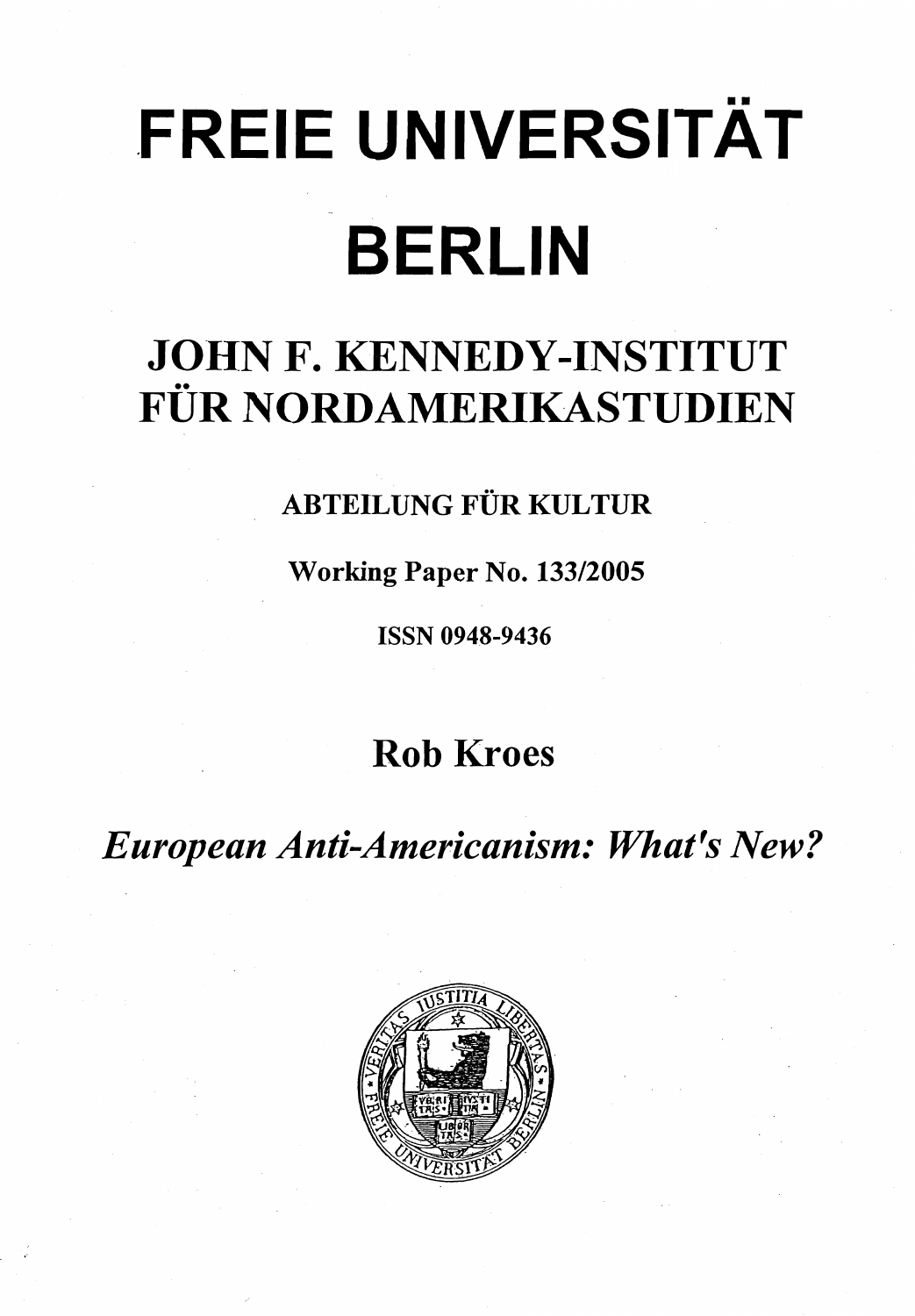### **Copyright © 2005 by Rob Kroes**

**University of Amsterdam Amsterdam The Netherlands**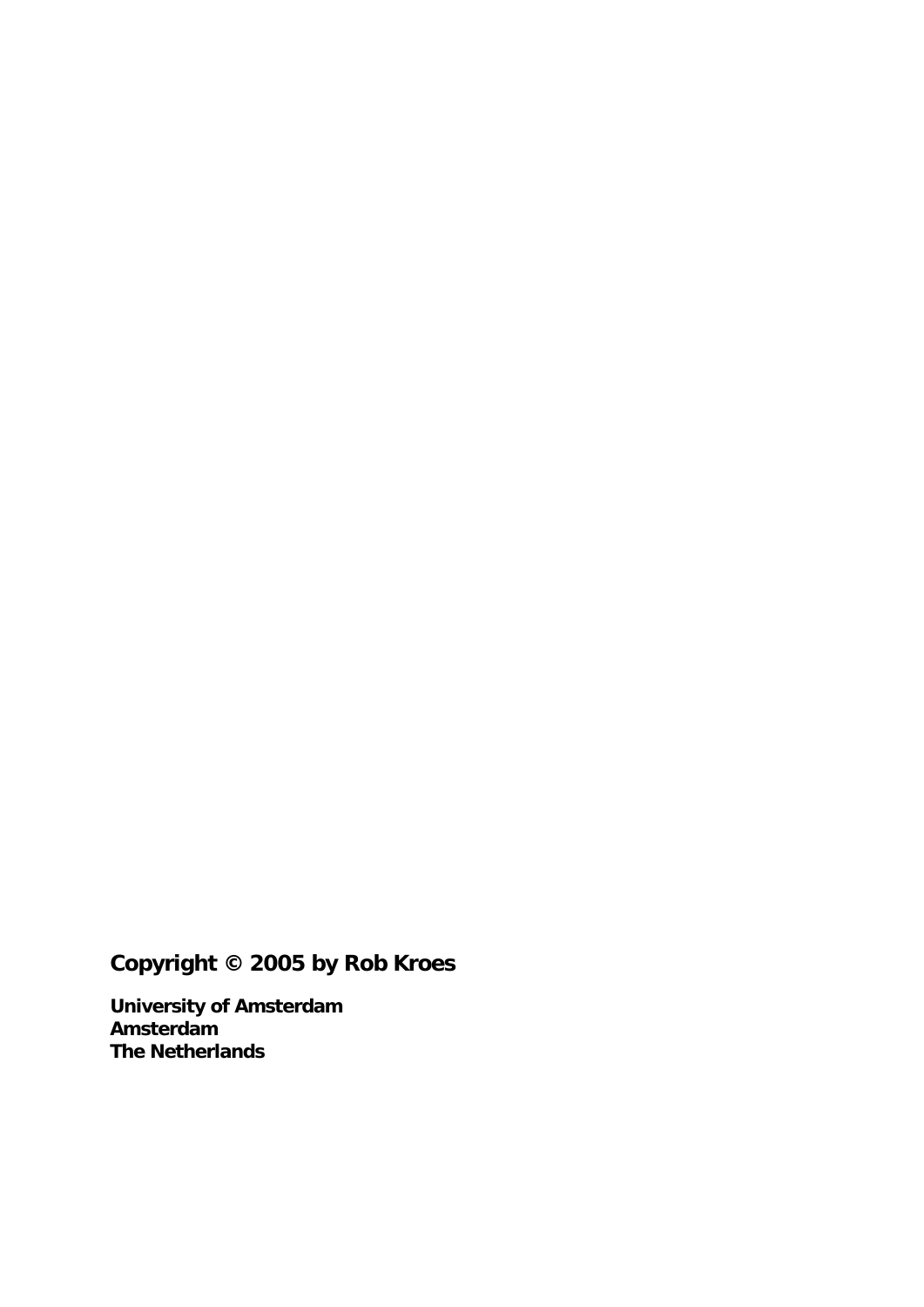#### **European Anti-Americanism: What's New?**

#### Rob Kroes

"Nous sommes tous américains." We are all Americans. Such was the rallying cry of the French newspaper *Le Monde*'s editor-in-chief, Jean-Marie Colombani, published two days after the terrorist attack against symbols of America's power. He went on to say: "We are all New Yorkers, as surely as John Kennedy declared himself, in 1962 in Berlin, to be a Berliner." If that was one historical resonance that Colombani himself called forth for his readers, there is an even older use of this rhetorical call to solidarity that may come to mind. It is Jefferson's call for unity after America's first taste of twoparty strife. Leading opposition forces to victory in the presidential election of 1800, he assured Americans that "We are all Federalists, we are all Republicans," urging his audience to rise above the differences that many at the time feared might divide the young nation against itself. There would clearly be no need for such a ringing rhetorical call if there were not at the same time an acute sense of difference and division. Similarly in the case of Colombani's timely expression of solidarity with an ally singled out for vengeful attack, solely because it, more than any of its allies, had come to represent the global challenge posed by a shared Western way of life. An attack against America was therefore an attack against common values held dear by all who live by standards of democracy and the type of open society that it implies. But as in Jefferson's case, the rhetorical urgency of the call for solidarity suggests a sense of difference and divisions now to be transcended, or at least temporarily to be shunted aside. This sense of difference had always been there during the years of the Cold War, but was contained by the threat of a common enemy. With the end of the Cold War, though, the need for a reorientation of strategic thinking was felt on both sides of the Atlantic that, if anything, only sharpened differences and divisions.

Undeniably many changes that occurred during the 1990s are direct consequences of the end of the Cold War. To mention just a few of the obvious examples, the expansion of the European Union and of NATO into areas under the sway of the Soviet Union during the Cold War are attempts at reconfiguring the world that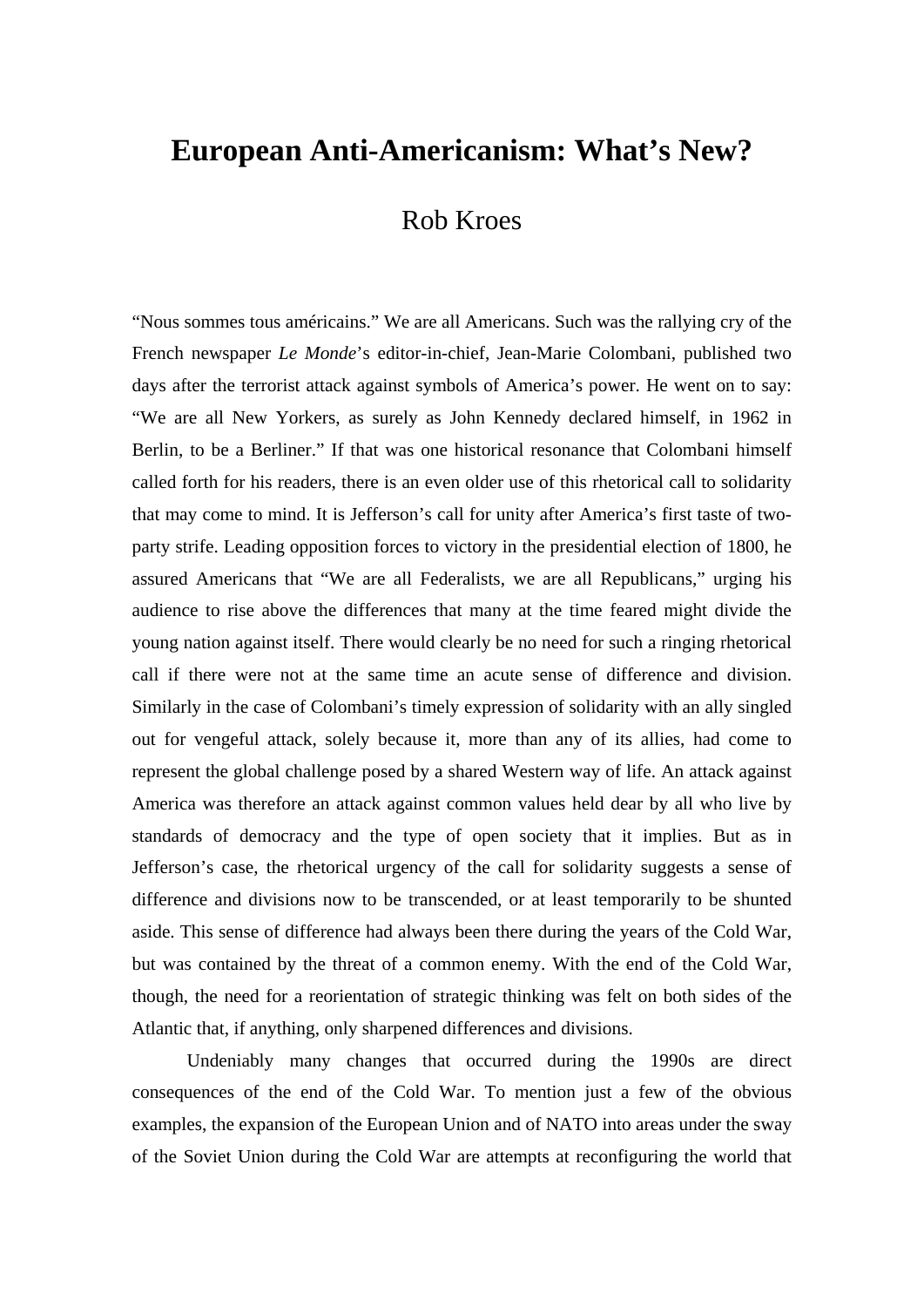were clearly occasioned by the Soviet Union's collapse. Similarly, the Balkan wars of the 1990s or Saddam Hussein's invasion of Kuwait would likely not have occurred in the absence of the breakdown of an international balance of power and ideology and of patterns of clientism, typical of the Cold-War world. Most dramatically, perhaps, trans-Atlantic tensions, never absent during the Cold War but contained by the imperative of a joint defense against the Soviet bloc, now appear as clashing visions of the post-Cold War new world order. The words—"New World Order"—were coined by George Bush the elder, at the time of the first Gulf War, when briefly it seemed as if the framework of international institutions, centering on the United Nations, could finally come into its own. But the world has moved a long way away from those early hopes and visions. And we may well be asking ourselves the question whether the terrorist attack on symbols of American power on September  $11<sup>th</sup>$ , 2001, may not have been a greater sea change than the end of the Cold War. Or was it merely the catalyst that led America to implement a foreign policy approach that had been in the making since the early 1990s? If so, and it seems likely it is, America's current foreign policy is clearly a response to its unique position of the one hegemon in a unipolar world, intent on safeguarding that position. A group of neo-conservative foreign-policy analysts took their cue from a White Paper produced in 1992 at the behest of William Cheney, then Secretary of Defense, entitled "The New American Century." In 1997 they coalesced around the Project for a New American Century and founded a think-tank under that name. Their thinking hardened around a view of American foreign policy, centering on military strength. Now, in the current Bush administration, they are in a position to implement their views. Parallel to this gestation of a foreign-policy view, in American society throughout the 1990s national rituals such as the Super Bowl increasingly blended the appeal of mass spectator sports with displays of military prowess and martial vigor.<sup>1</sup> It may herald a militarization of the public spirit, propagated through the mass media. To some it is eerily reminiscent of earlier such public stagings, as at the time of the 1936 Olympics in Nazi Germany. It may have readied the American public's mind for the later curtailment of democratic rights through the Patriot Act and the emergence of a

<u>.</u>

<sup>1</sup> On this topic see Jaap Kooijman, "Bombs Bursting in Air: The Gulf War, 9/11, and the Super Bowl Performances of 'The Star-Spangled Banner' by Whitney Houston and Mariah Carey," in: Ruud Janssens and Rob Kroes, eds., *Post-Cold War Europe, Post-Cold War America* (Amsterdam: VU University Press, 2004), 178-94.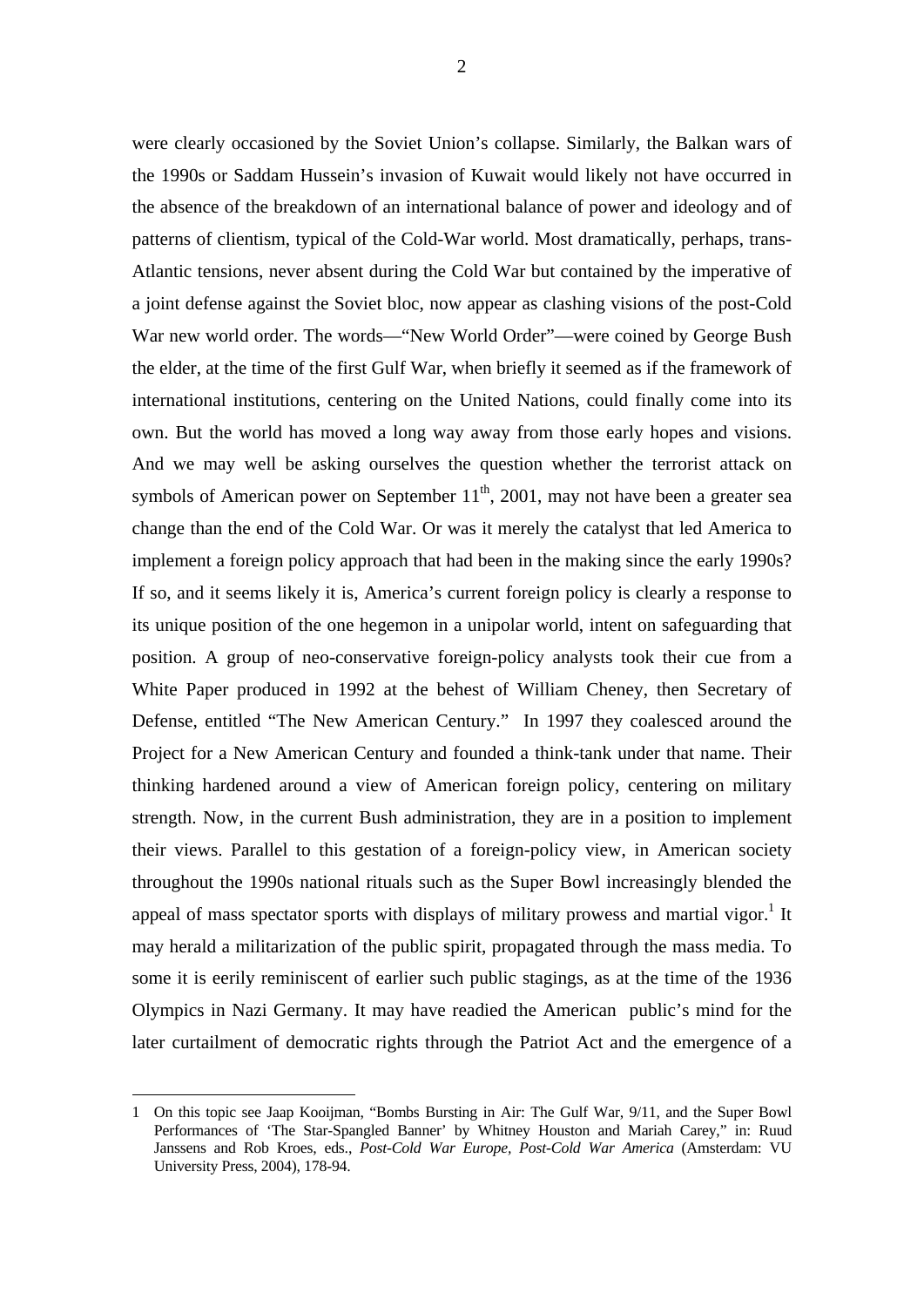national security state at the hands of the current Bush administration. In a recent article American philosopher Richard Rorty warned Europeans that institutional changes made in the name of the war on terrorism could bring about the end of the rule of law in both the U.S. and Europe. Remarkably, he forgot to mention that many of these changes had already come to the United States, without much public debate or resistance.<sup>2</sup>

 Much as the entire world may have changed in the wake of the Cold War, my focus shall be on the particular ways these changes have affected Europe and the United States, internally as well as in their trans-Atlantic relation. An important aspect is the way Europeans and Americans have begun to redefine each other, in response to a creeping alienation that has affected public opinion and public discourse on both sides of the Atlantic. If increasingly each side appears to the other as "Other," as more alien than at any point during the Cold War, the construction of this perspective is not entirely new. It draws on older repertoires of anti-Americanism in Europe, or of anti-Europeanism in the United States, as illustrated by Secretary Rumsfeld's snide reference to "old Europe." Yet there may be a new, and more ominous, ring to these revived repertoires. They may also strike responsive chords among people who previously thought they were free from such adversarial sentiments.

In what follows I wish to explore this new resonance. It is partly a personal account, an attempt at introspection, tracing emotional and affective shifts in the way I perceive and experience America. Let me begin with a necessary proviso. Recently, in a piece in the French newspaper *Le Monde*,<sup>3</sup> Alfred Grosser reminded us that one need not be anti-American for opposing America's foreign policy, nor an anti-Semite or anti-Zionist for taking Israeli government policy to task. He is not the first to make the point, nor will he be the last. The point bears making time and time again. Too often the cry of anti-Americanism or anti-Semitism is used as a cheap debating trick to silence voices of unwelcome criticism. Like Grosser I have studied forms of anti-Americanism for years, trying to understand what triggers it, trying to understand the logic of its inner structure, while looking at it from a rather Olympian height. More often than not the subject had

<sup>2</sup> Richard Rorty, "Post-Democracy," *London Review of Books* (1 April 2004). In a spirited response, as yet unpublished, Tomas Mastnak, currently a fellow at the International Center for Advanced Studies at New York University took Rorty to task for ignoring recent trends in the United States.

<sup>3</sup> Alfred Grosser, "Les hors-la-loi," *Le monde,* Friday, 18 April 2003. (reprinted in *Le monde, Sélection hebdomadaire,* (no. 2842, 26 April 2003) p.8.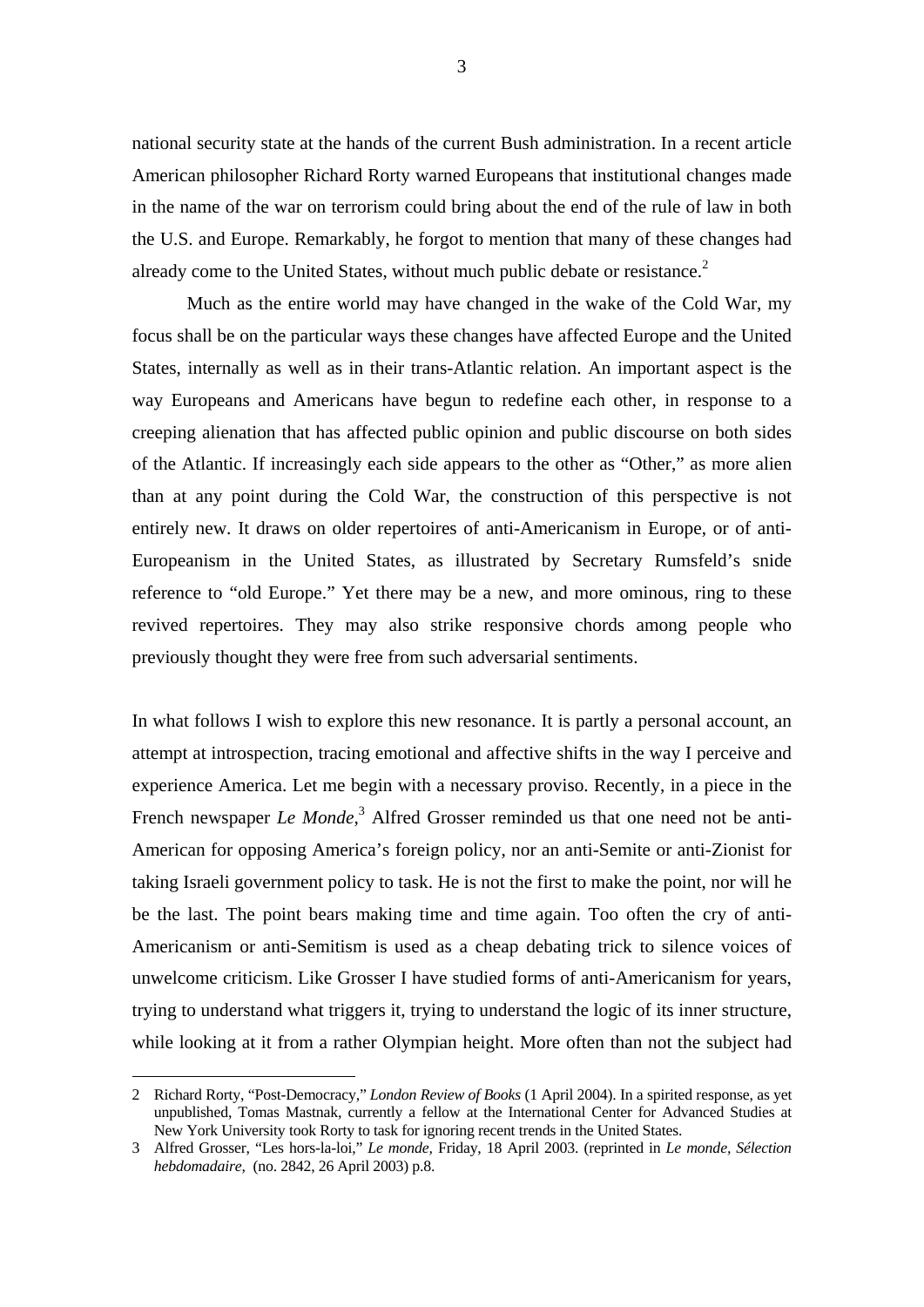seemed more meaningfully connected to the non-American settings where it appeared than to America itself. But like Grosser I now feel the need to make a point that had for so long seemed obvious. He and I and many others now feel a stronger urge to take our distance from the directions that American foreign policy is taking, and ironically are now confronting the charge that we have become anti-American. A topic of intellectual and scholarly interest has now assumed the poignancy of a private dilemma. Grosser and I and others know we have not turned anti-American, while having become critical of the turn American policies have taken. We are now facing the question of when a stance critical of specific American policies becomes anti-American. For that shift to occur, more is needed than disagreement, however vehement. Anti-Americanism typically proceeds from specific areas of disagreement to larger frameworks of rejection, seeing particular policies or particular events as typical of a more general image of America. Anti-Americanism in that sense is mostly reductionist, seeing only the simplicity of the cowboy and Texas provincialism in President George W. Bush's response to terrorism, or the expansionist thrust of American capitalism in Bush's Middle-East policies. And so on, and so forth. Entire repertoires of stereotyped Americas can be conjured up to account for any contemporary trans-Atlantic disagreements.

 To the extent that for people like Grosser and me the topic of anti-Americanism has come home to roost, the following section illustrates the before-and-after quality of my involvement with the topic. It is in part a personal account of my attempts to keep my feelings of alienation and anger over recent trends in America's foreign policy from alienating me from America more generally. It is the report of a balancing act.

I happened to be in the United States on the dismal day of September  $11<sup>th</sup>$ , 2001. I had flown in from Washington DC to Logan Airport in Boston the previous evening, hours before knife-wielding terrorists highjacked civilian airplanes taking off from Logan. I stood transfixed in front of the television screen, impotenly watching the second plane crash into the second of Manhattan's Twin Towers, then seeing them implode—almost in slow motion, as I remember it. A year later I was back in the United States, watching how Americans remembered the events of the year before in a moving, simple ceremony. The list of names was being read of all those who lost their lives in the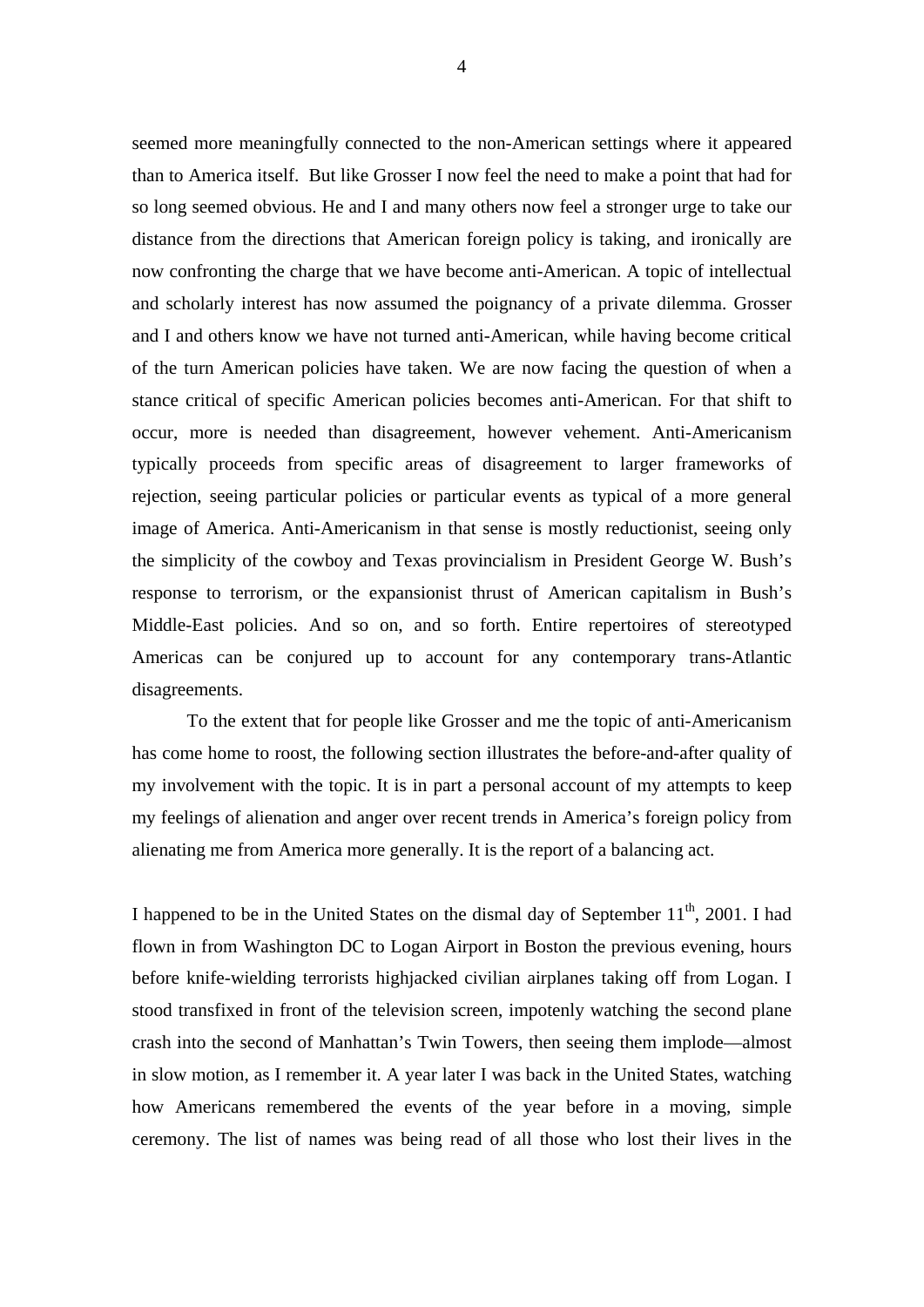towering inferno of the World Trade Center. Their names appropriately reflect what the words *World Trade Center* conjure up; they are names of people from all over the world, from Africa, the Middle East, the Far East, the Pacific, Latin America, Europe, and of course North America—people of many cultures and many religions. Again the whole world was watching, and I suddenly realized that something remarkable was happening. The American mass media recorded an event staged by Americans. Americans powerfully re-appropriated a place where a year ago international terrorism was in charge. They literally turned the site into a *lieu de mémoire*. They were in the words of Lincoln's Gettysburg Address, read again on this occasion, consecrating the place. They imbued it with the sense and meaning of a typically American scripture. It is the language that, for over two centuries, has defined America's purpose and mission in the ringing words of freedom and democracy.

 I borrow the words "American scripture" from Michael Ignatieff. He used them in a piece he wrote for a special issue of *Granta*.<sup>4</sup> He is one of twenty-four writers from various parts of the world who contributed to a section entitled "What We Think of America." Ignatieff describes American scripture as "the treasure house of language, at once sacred and profane, to renew the faith of the only country on earth (...) whose citizenship is an act of faith, the only country whose promises to itself continue to command the faith of people like me, who are not its citizens." Ignatieff is a Canadian. He describes a faith and an affinity with American hopes and dreams that many non-Americans share. Yet, if it was the point of *Granta*'s editors to explore the question of "Why others hate us, Americans," Ignatieff's view is not of much help. In the outside world after 9/11, as Granta's editor, Ian Jack, reminds us, there was a wide-spread feeling that "Americans had it coming to them", that it was "good that Americans now know what it's like to be vulnerable." For people who share such views American scripture deconstructs into hypocrisy and willful deceit. They may well see their views confirmed now that America is engaged in an occupation of Iraq, advertised as an intervention to bring democracy to that country, while in fact engaging in acts that may well be war crimes in terms of international treaties that count the U.S. among its cosignatories.

<u>.</u>

<sup>4</sup> Michael Ignatieff, "What we think of America," *Granta*, 77 (Spring 2002), 47-50.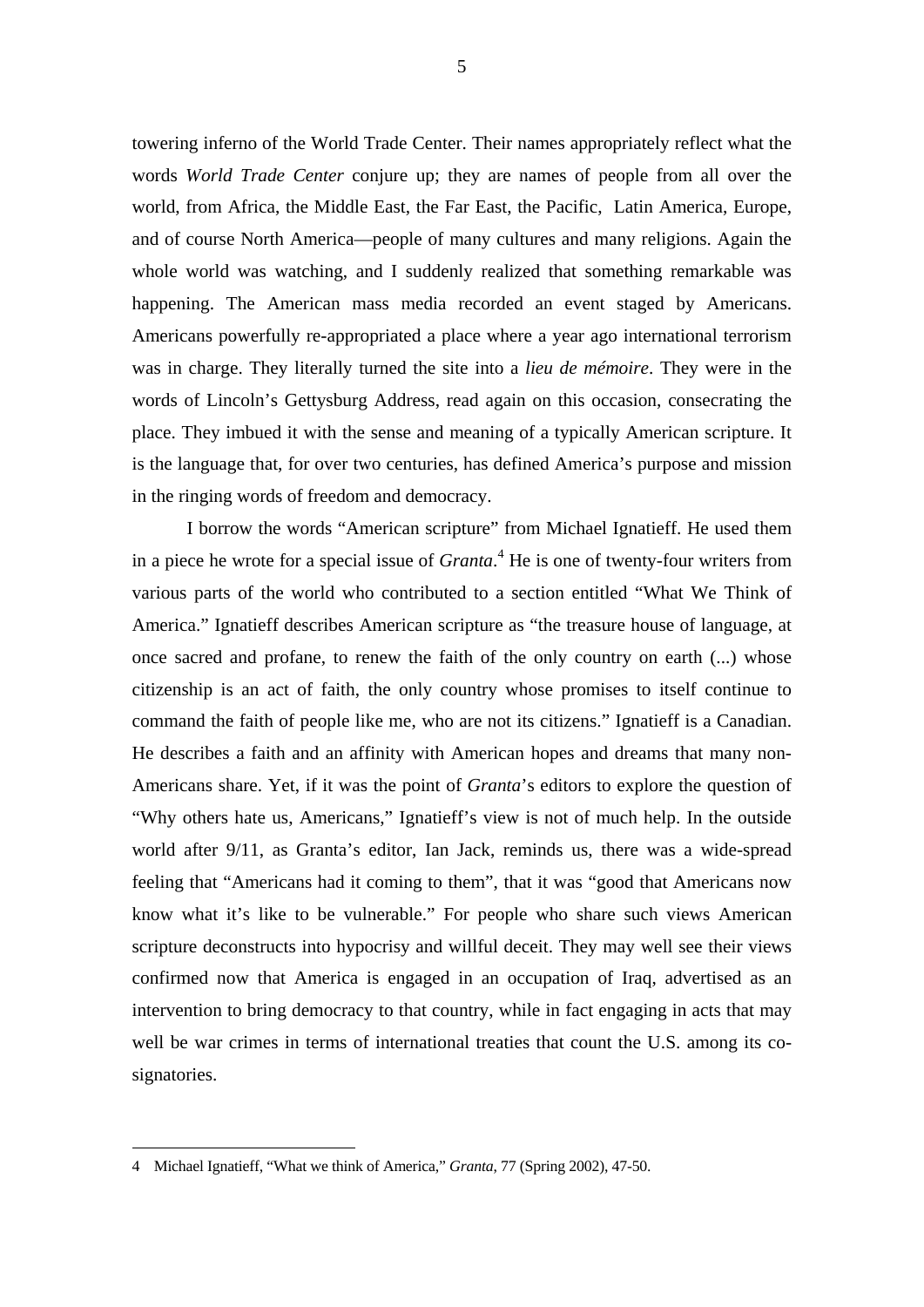There are many signs in the recent past of people's views of America shifting in the direction of disenchantment and disillusionment. Sure enough, there were fine moments when President Bush rose to the occasion and used the hallowed words of American scripture to make it clear to the world and his fellow-Americans what terrorism had truly attacked. The terrorists' aim had been more than symbols of American power and prowess. It had been the very values of freedom and democracy that America sees as its foundation. These were moments when the president literally seemed to rise above himself. But it was never long before he showed a face of America that had already worried many long-time friends and allies during Bush's first year in office.

 Even before September 11th, the Bush administration had signaled its retreat from the internationalism that had consistently inspired U.S. foreign policy since World War II, if not before. Ever since Woodrow Wilson American scripture had also come to imply the vision of a world order that would forever transcend the lawlessness of international relations. Many of the international organizations that now serve to regulate inter-state relations and give legitimacy to international actions bear a markedly American imprint, and spring from American ideals and initiatives. President Bush Sr., in spite of his avowed aversion to the "vision thing," nevertheless deemed it essential to speak of a New World Order when at the end of the Cold War Saddam Hussein's invasion of Kuwait seemed to signal a relapse into a state of international lawlessness. Bush Jr. takes a narrower, national-interest view of America's place in the world. In an un-abashed unilateralism he has moved United States foreign policy away from highminded idealism and the arena of international treaty obligations. He is actively undermining the fledgling International Criminal Court in The Hague, rather than taking a leadership role in making it work. He displays a consistent unwillingness to play by rules internationally agreed and to abide by decisions reached by international bodies that the United States itself has helped set up. He squarely places the United States above or outside the reach of international law, seeing himself as the sole and final arbiter of America's national interest.

 After September 11th this outlook has only hardened. The overriding view of international relations in terms of the war against terrorism has led the United States to ride roughshod over its own Constitutional protection of civil rights as well as over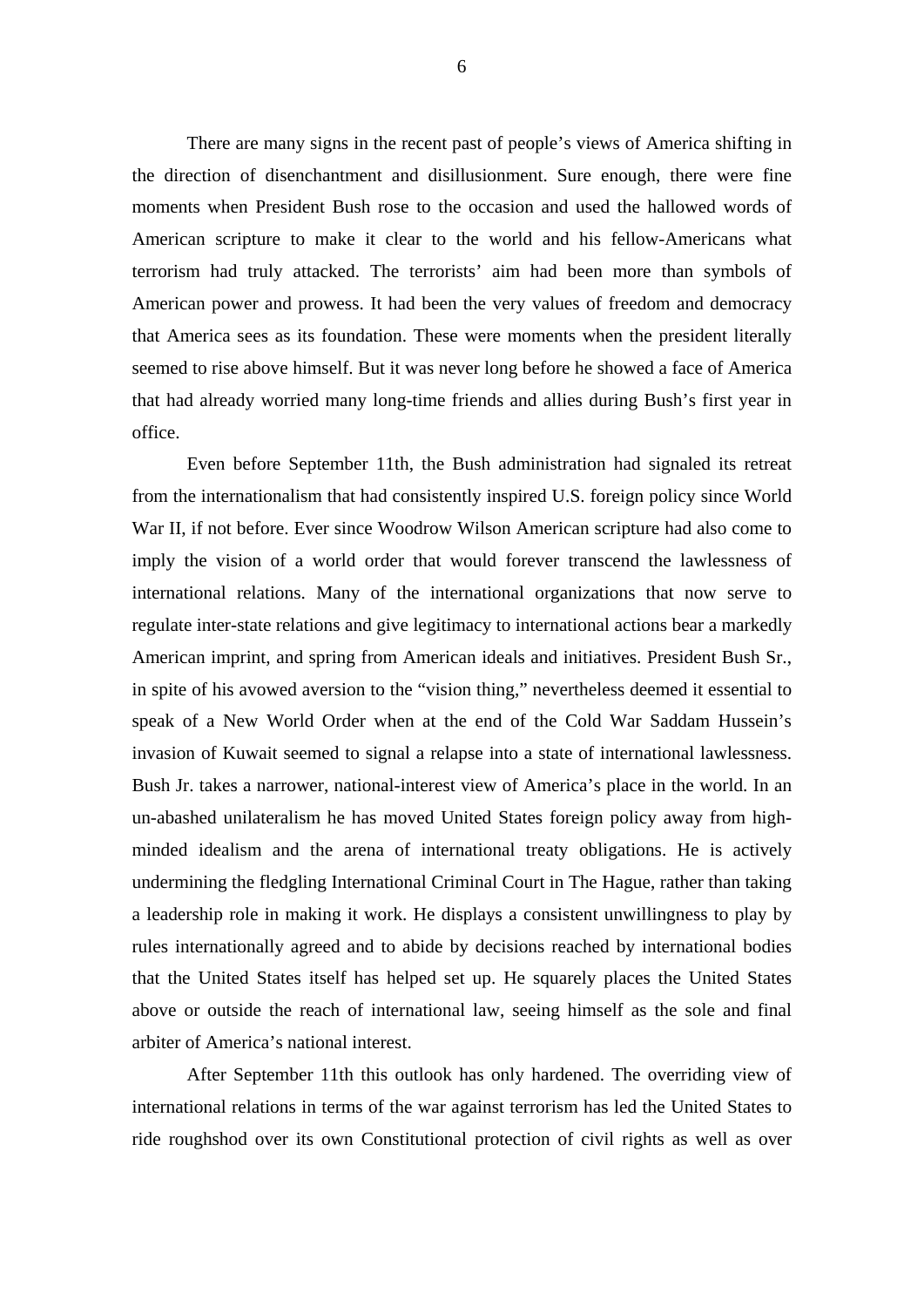international treaty obligations under the Convention of Geneva in the ways it handles individuals, US citizens among them, suspected of links to terrorist networks. Seeing anti-terrorism as the one way to define who is with America or against it, president Bush takes forms of state terrorism, whether in Russia against the Chechens, or in Israel against the Palestinians, as so many justified anti-terrorist efforts. He gives them his full support. He calls Sharon a "man of peace" and has pre-empted future negotiations between the Palestinians and the Israelis by supporting strategic Israeli positions regarding the Palestinians' rights of return under international law, or Israeli settlement of occupied Palestinian land, which is against international law. If Europeans beg to differ and wish to take a more balanced view of the Israeli-Palestinian conflict, the Bush administration and many op-ed voices in the United States blame European anti-Semitism.

 This latter area is probably the one where the dramatic, if not tragic, drifting apart of America and Europe comes out most starkly. It testifies to a slow separation of the terms of public debate. Thus, to give an example, in England the chief rabbi, Jonathan Sacks,<sup>5</sup> said that many of the things Israel did to the Palestinians flew in the face of the values of Judaism. "(They) make me feel very uncomfortable as a Jew." He had always believed, he said, that Israel "must give back all the land (taken in 1967) for the sake of peace." Peaceniks in Israel, like Amos Oz, take similar views. Even more remarkably, in the wake of the recent rampage of the Israeli army in the Gaza strip that left 1600 Palestinians homeless, Tommy Lapid, the justice minister and the only Holocaust survivor in the Israeli government, declared that the house demolitions were inhumane. As the Guardian Weekly quoted him, he said: "The demolition of houses in Rafah must stop. It is not humane, not Jewish, and causes us grave damage in the world. At the end of the day, they will kick us out of the United Nations, try those responsible in the international court in The Hague, and no one will want to speak to us."<sup>6</sup> Many in Europe, Jews and non-Jews alike, would agree. And they have the chance to do so, because Israeli voices like Lapid's are being aired in the European press. Leading quality newspapers, in France, in England, in Germany, as well as in other European countries, do what top-notch journalism is all about: to write contemporary history as it unfolds, with all its welcome and unwelcome sides. Leading journalists as well as

<sup>5</sup> See the interview in the *Guardian* on August 27th, 2003.

<sup>6</sup> *Guardian Weekly*, May 28-June 3, 2004, p. 7.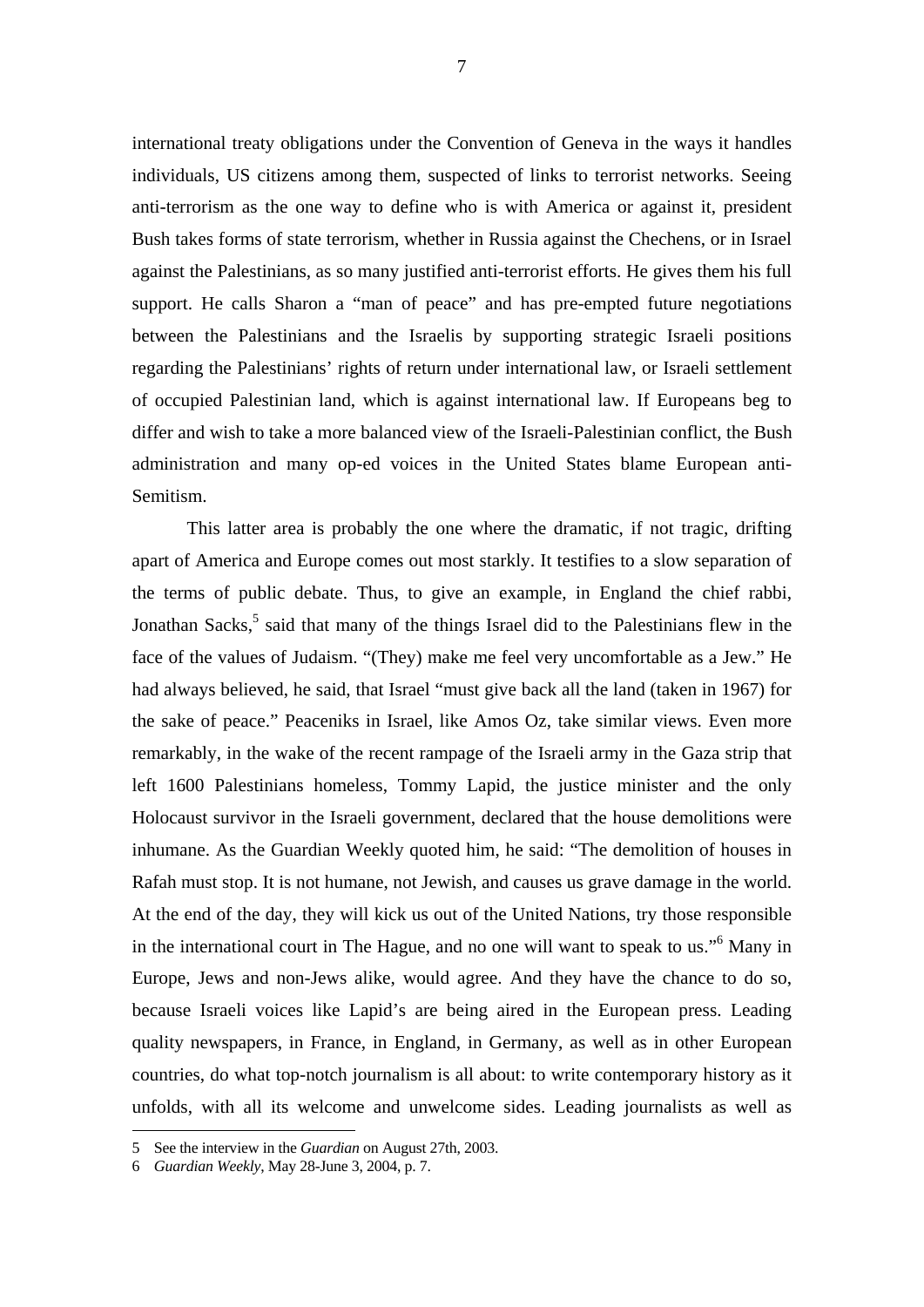editorial writers are not loath to say the unwelcome things and confront their readers with all the tragic complexity of life in the Middle East.

Yet it would be hard to hear similar views expressed in the United States other than in the U.S. equivalent of the Soviet Samizdat voice of dissent: an equivalent that avails itself of the Internet for the spirited exchange of dissenting views. In the public realm there is a closing of ranks, among American Jews, the religious right, opinion leaders, and Washington political circles, behind the view that everything Israel does to the Palestinians is done in legitimate self-defense against acts of terrorism. Yet, clearly, if America's overriding foreign-policy concern is the war against terrorism, one element tragically lacking in public policy statements of its Middle-East policy is the attempt to look at themselves through the eyes of Arabs, or more particularly Palestinians. A conflation seems to have occurred between Israel's national interest and that of the United States, as in the case of Richard Perle, foreign policy guru in Washington government circles, who did not see any conflict of interest (personal or national) in drafting policy documents for Benjamin Netanyahu's Likud Party in Israel in 1997. Both countries, at the official level, share a definition of the situation that blinkers them to rival views more openly discussed in Europe.

 Among the pieces in *Granta* is one by a Palestinian writer, Raja Shehadeh. He reminds the reader that "today there are more Ramallah people in the US than in Ramallah. Before 1967 that was how most Palestinians related to America—via the good things about the country that they heard from their migrant friends and relations. After 1967, America entered our life in a different way." The author goes on to say that the Israeli occupation policy of expropriating Arab land to build Jewish settlements and roads to connect them, while deploying soldiers to protect settlers, would never have been possible without "American largesse." But American assistance, Shehadeh continues, did not stop at the funding of ideologically motivated programs. In a personal vignette, more telling than any newspaper reports, Shehadeh writes: "Last July my cousin was at a wedding reception in a hotel on the southern outskirts of Ramallah when an F16 fighter jet dropped a hundred-pound bomb on a nearby building. Everything had been quiet. There had not been any warning of an imminent air attack. … Something happened to my cousin that evening. ... He felt he had died and was surprised afterwards to find he was still alive. ... He did not hate America. He studied there. ... Yet when I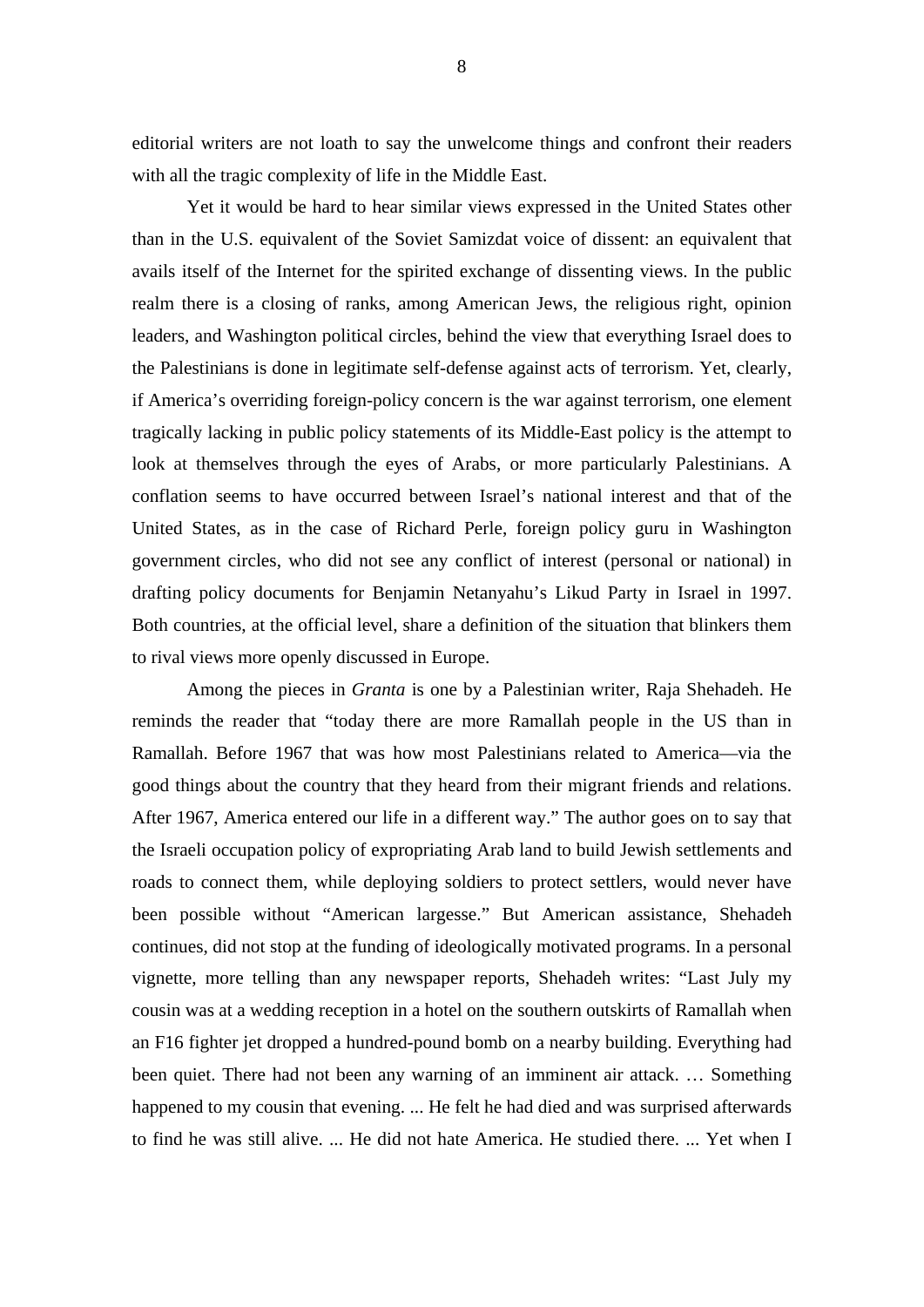asked him what he thought of the country he indicated that he dismissed it as a lackey of Israel, giving it unlimited assistance and never censoring its use of US weaponry against innocent civilians." The author concludes with these words: "Most Americans may never know why my cousin turned his back on their country. But in America the parts are larger than the whole. It is still possible that the optimism, energy and opposition of Americans in their diversity may yet turn the tide and make America listen."

 The current Bush administration, with its pre-emptive strategy of taking out opponents before they can harm the US at home or abroad, in much the same way that Israeli fighter jets assassinate alleged Palestinian terrorists, in their cars, homes, and backyards, without bothering about due process or collateral damage, is not an America that one may hope "to make listen." Who is not for Bush is against him. Well, so be it. Many Europeans have chosen not to be bullied into sharing the Bush administration's view of the world. They may not command as many divisions as Bush, they surely can handle the "divisions" that Bush—the man who in the 2000 election campaign had portrayed himself as a uniter, not a divider—has inflicted on the Atlantic community, if not on Europe itself.

 If there is division now in the way that many Europeans "read" the events in the Middle East compared to Americans, it is surely a matter of different exposure to the daily news, which in Europe is presented less selectively, and in a less biased way. Even today, a full year after President Bush declared the Iraqi mission "accomplished," many American reporters in Iraq voluntarily embed themselves for their own safety in U.S. Marine encampments. As one correspondent, Pamela Constable of *The Washington Post*, described her experience: "I quickly became part of an all-American military microcosm."<sup>7</sup> As Michael Massing argues in a piece in *The New York Review of Books*, if US news organizations truly want to get inside events in Iraq, there's a clear step they could take: incorporating more reporting and footage from international news organizations. Arabic-language TV stations have a wide presence on the ground. European outlets like the BBC, the *Guardian*, *The Financial Times*, *The Independent*, and *Le Monde* have Arabic-speaking correspondents with close knowledge of the Middle East. Reuters, The Associated press, and Agence France-Presse have many correspondents stationed in places where US organizations do not. As Michael Massing

<sup>7</sup> The quotation is by Michael Massing, "Unfit to Print?" *New York Review of Books*, LI (11) June 24, 2004, p. 8.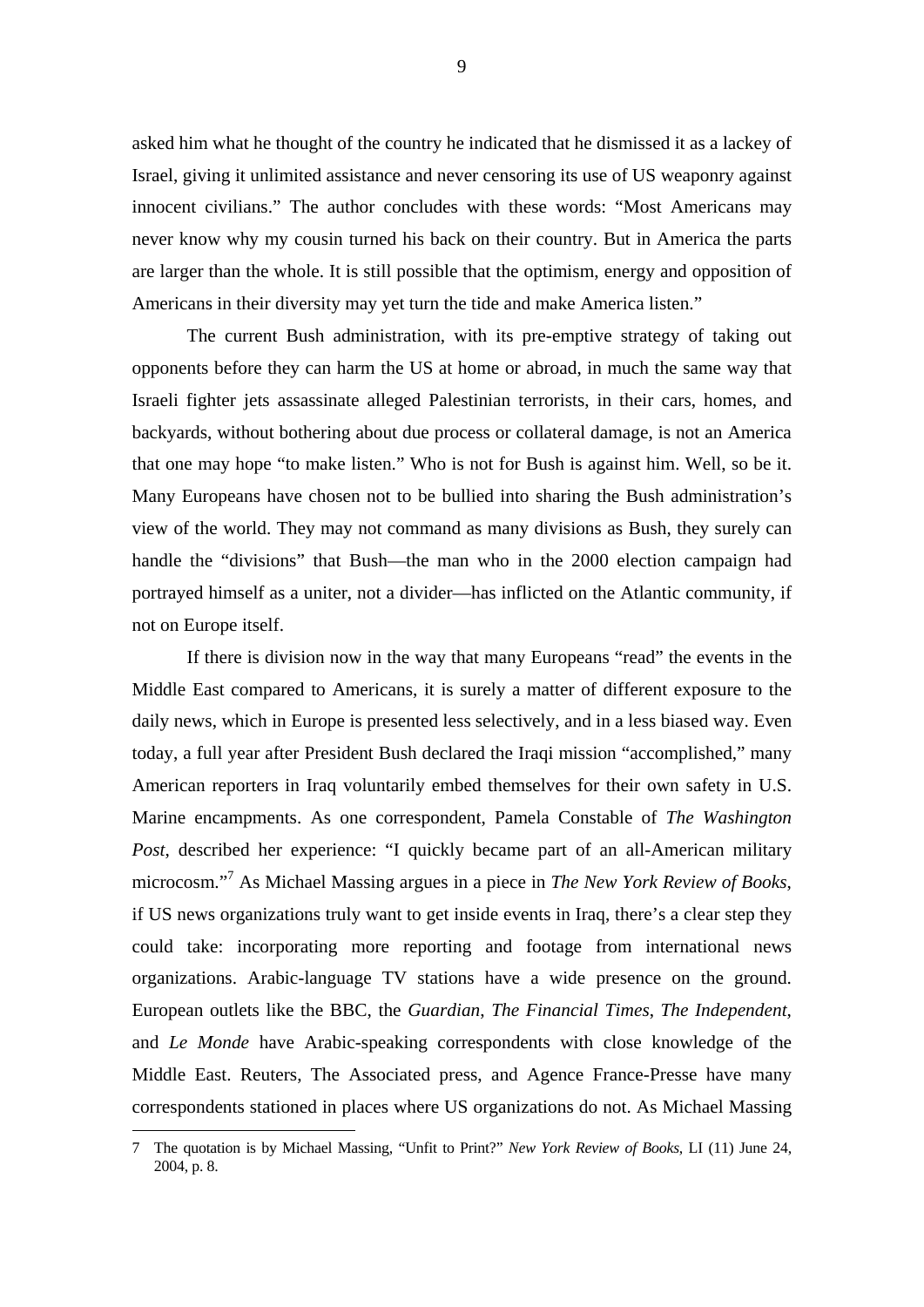writes in conclusion of his piece: "In the current climate, of course, any use of Arab or European material—no matter how thoroughly edited and checked—could elicit charges of liberalism and anti-Americanism. The question for American journalists is whether they really want to know what the Iraqis themselves, in all their complexity, are thinking and feeling."<sup>8</sup> It is a charge against a blinkered and parochial American journalism that is more generally made in European attempts at fathoming the depths of the divide between American and European public discourse.  $9$  A free press, as the highly regarded author and war correspondent Philip Knightley noted in *Index on Censorship*, would not reduce the post-September 11 debate to "abuse, incitement, personal attacks, inflammatory accusation and intimidation until many a commentator and intellectual, the very people whose voices we want to hear, have been cowed into silence."<sup>10</sup> Or driven underground, we might add, into the American Internet form of Samizdat dissent.

But there may also be a deeper force at work. Tellingly, the Guardian referred to Tommy Lapid as the sole Holocaust survivor in the current Israeli government. If World War II memories may have resurfaced in his reading of the Gaza events, something similar may be at work on a more general scale among European audiences. Photographs from Palestine or Iraq may well bring back memories of German retaliatory action against villages in Europe, they may also bring back remembered photographs of World War II atrocities used so powerfully in the education of Europeans regarding the enormity of Nazi rule. They trigger a submerged reservoir that Europeans do not share with Americans. Yet this basic difference need not drive the two sides of the Atlantic apart. When Europeans saw their tragic history repeat itself in the 1990's Balkan Wars, in the end united action under NATO auspices put an end to the atrocities perpetrated there. Americans and Europeans in the end could share a

<sup>8</sup> Idem, p. 10.

<sup>9</sup> See, e.g., the chapter "America and the World as America," in: Ziauddin Sardar and Merryl Wyn Davies, *Why Do People Hate America?* (Cambridge: ICON Books, 2002) Similar best-selling indictments, in languages other than English, of America's recent course in world politics and the failure of the American press to take an independent and critical position, are e.g., Hans Leyendecker, *Die Lügen des Weissen Hauses: Warum Amerika einen Neuanfang braucht* [The Lies of the White House: Why America Needs a New Start] (Reinbek bei Hamburg: Rowohlt, 2004), Karel van Wolferen, *De ondergang van een wereldorde* [The Demise of a World Order] (Amsterdam: Uitgeverij Contact, 2003), or Denise Artaud, *L'Amérique des néoconservateurs: L'Empire a-t-il un avenir?* (Paris: Editions Ellipses, 2004).

<sup>10</sup> Philip Knightley, "Losing Friends and Influencing People," *Index on Censorship*, January 2002, 31 (1), pp. 146-55.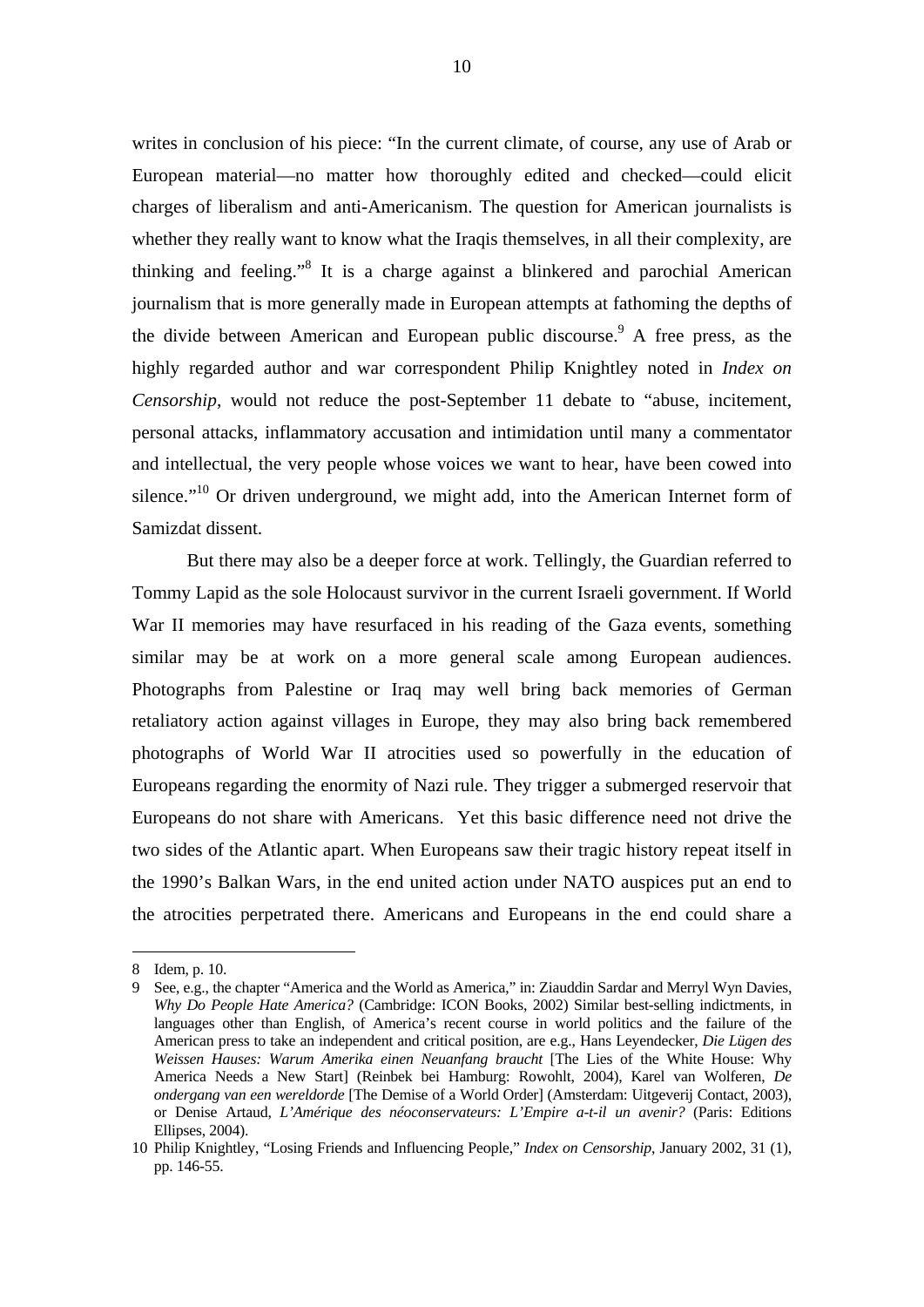reading in terms of crimes against humanity. Precisely such a shared reading of events in the Middle East and their implications for foreign policy seems to be lacking. A widely shared sense of outrage among Europeans, fed by the daily exposure to pictures and news reports from the Middle East, translates into impotent anger at an American Middle-East policy seen as lacking balance and fairness.

 There has been a resurgence of open anti-Americanism in Europe and elsewhere in the world. Not least in the Middle East, the area that has brought us Osama Bin Laden and his paranoid hatred of America, and of the West more generally. But if he can still conflate the two—America *and* the West—why can't we? If Raja Shehadeh still holds hopes of an America that one can make listen, why don't we? Let us face it: We are all Americans, but sometimes it is hard to see the Americans we hold dear in the Americans that hold sway. Those are the dangerous moments when clashing policy views may assume the contours of deeper, more fundamental differences—when difference translates into incompatibility, and the face of just one president may seem to reflect an America that has changed its face more permanently and fundamentally.

What different kind of face could that be? As some see it, it may have begun to show the effects of long-term cultural trends that increasingly set America apart from Europe. According to the *World Values Survey*, a long-term survey research project of the University of Michigan, the over-all picture is ambivalent.<sup>11</sup> America consistently scores as high as or higher than European countries when it comes to values to do with political or economic freedoms. Americans and Europeans share ideas of democracy and freedom and have a common interest in defending those ideas. But the Michigan project also looked at a different set of values and ranks countries along a conceptual axis ranging from traditionalism to secularism. Traditionalism comprises those views that give central place to religion, family, and country. At the other end we find the secular-rational values that emphasize individual choice in matters of life style and individual emancipation from older frameworks of affiliation such as the church or the fatherland. America's position on this scale is exceptional among Western countries. It leans much more strongly towards the traditionalist end of the scale than European countries (with the exception of Ireland). Americans are the most patriotic of Western nations: 72% claim to be "very proud" of their country, thus putting themselves

<sup>11</sup> Ronald L. Inglehart, ed., *Human Values and Social Change: Findings from the World Values Surveys* (International Studies in Sociology and Social Anthropology, 89).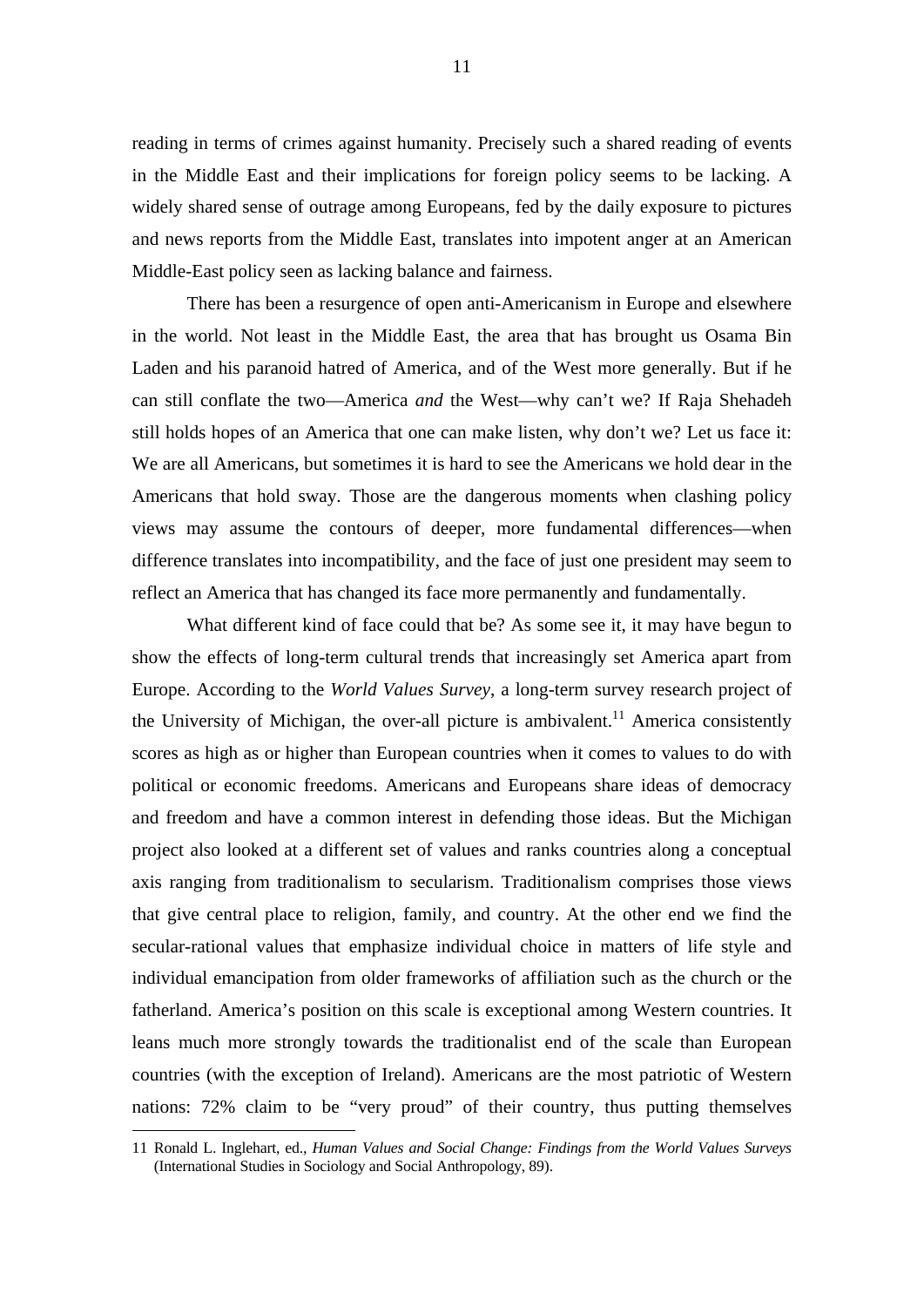alongside such countries as India and Turkey. Religion—according to the survey the single most important gauge of traditionalism—positions Americans closer to Nigerians and Turks than to Swedes or Germans. And the differences with North-Western European countries have, if anything, only increased. Since the first survey, in 1981, America has grown more traditional, Europe less. Yet in terms of the other set of values, those of democracy and freedom, they have moved in tandem.

 From these survey data America appears as a country of a cultural ambivalence all its own, in an evolving ideosyncratic symbiosis of traditionalism and modernism. The historical dynamics of this symbiosis, with the growing influence of traditionalism, may well have contributed to the mutual alienation between Europe and America. Public discourse on either side of the Atlantic is losing its shared terms of reference. America's political establishment has long been the safe haven of a secular, Enlightenment world view which it shared with political elites in Europe. Slowly but surely, however, traditionalism has made inroads into America's centers of policymaking. Of the two main political parties, the Republican Party has targeted its political strategy toward the incorporation of the traditionalist segment among the electorate. The strategy is two-pronged. Contemporary traditionalism has thrived on the ongoing culture war against anything connected to the life style revolution of the 1960s. Its antimodernism may remind us of an earlier high water mark of traditionalism in the 1920s, forever epitomized in the anti-Darwinian Scopes (or "monkey") trial. At the time it may have seemed like traditionalism's last hurrah. Yet with great organizational acumen it has made a remarkable come-back, waging a cultural war on the forces of moral relativism and libertarianism unleashed in the 1960s. Having gotten its act together politically it offers itself as a tempting electoral bloc to the Republican Party. Yet the Republican Party is not solely the passive recipient of such support. It has chosen actively to play on the cultural fears of the traditionalists, posturing as the champion of all those who see gay marriage, abortion, divorce and more such moral issues as defining the political agenda, while casting the Democrats as representing moral depravity.

If we can discern two different Americas—the one modern and secular, the other centered on traditional values—they seem to coincide with one or the other of the two main parties. America seems to be split down the middle, with its two halves cohabiting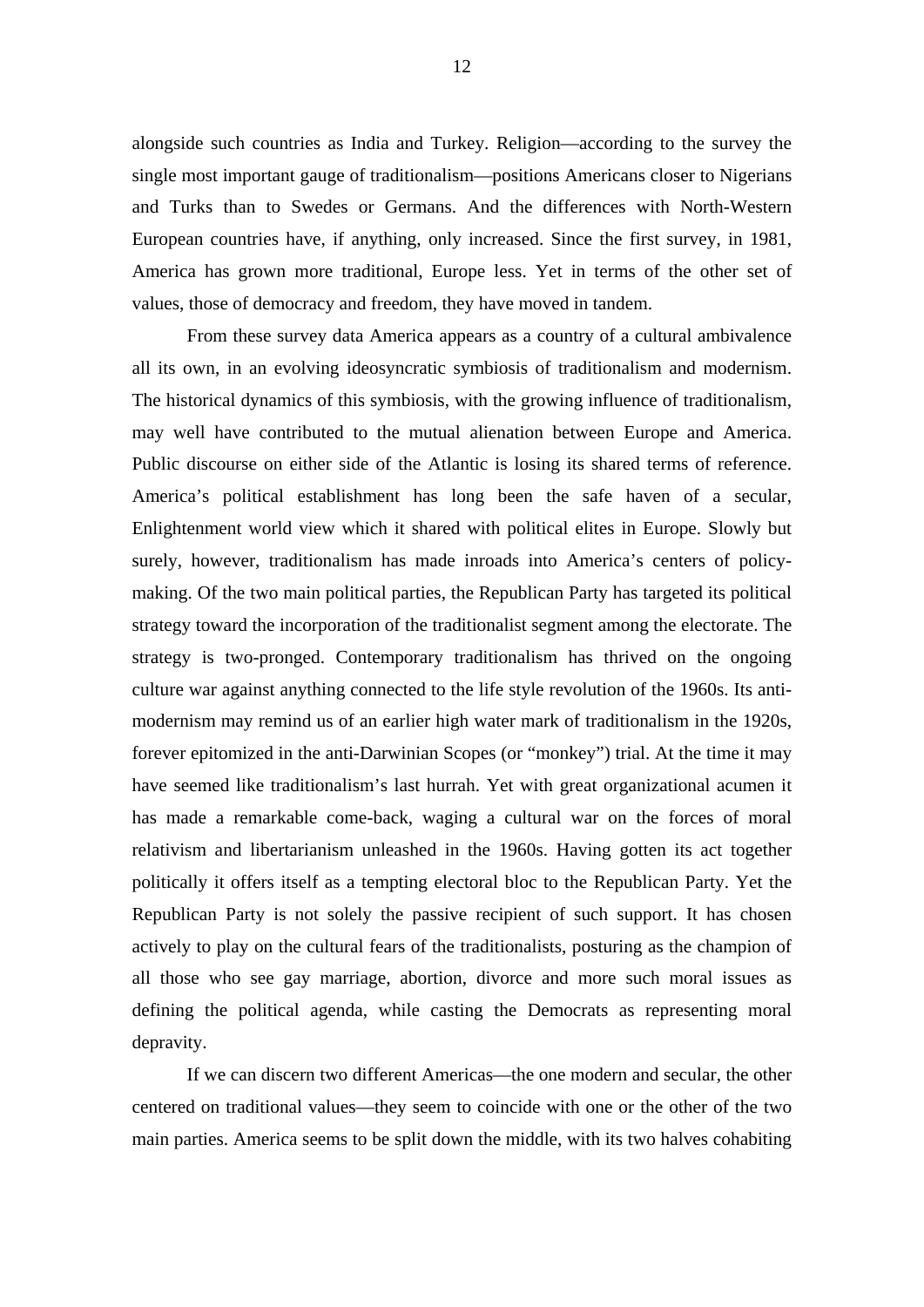in delicate balance. Visiting Europeans, journalists and diplomats among them, cannot fail to notice the wide-spread alienation from the Bush administration precisely based on a cultural rift as outlined here. This view has become common coinage in press commentaries, in *Le Monde* in France, in *The Guardian* in England, in the *Frankfurter Algemeine* in Germany, to name just three of the more influentional, opinion-forming newspapers in Europe.

Affiliating with the urbane and modern America, as many Europeans are wont to do, they may tend to exaggerate the "moral issues" divide as the single most important determining factor in the Republican Party's electoral strength. However, exit poll and public opinion data may well suggest that fear of a different sort has assured Bush's reelection.<sup>12</sup> Against the backdrop of the war on terror, keeping its ugly face from the general public, yet cynically manipulating alarm stages, casting Bush as the decisive war leader while painting the opponent as a flip-flopper, the Republican Party's electoral strategy has succesfully managed to rally those voting on their fears behind it. There is an Orwellian *1984* quality about this, with ongoing low-level warfare and scare-mongering preparing a population to surrender their democratic freedoms.

The highly partisan nature of such recent trends may remind Europeans that anti-Americanism is not the point. We may believe we recognize a generic Americanism in any particular American behavior, be it cultural or political. Yet the range of such behavior is simply too wide—ranging in culture from the sublime to the vulgar, and in politics from high-minded internationalism to narrow nationalism—to warrant any across-the-board rejection. Anti-Americanism, if we choose to retain the term at all, should be seen as a weak and ambivalent complex of anti-feelings. It does not apply but selectively, never extending to a total rejection of both forms of Americanism: the cultural and the political. Thus we can have either of two separate outcomes; an anti-Americanism rejecting cultural trends which are seen as typically American, while allowing of admiration for America's energy, innovation, prowess, and optimism, or an anti-Americanism in reverse, rejecting an American political creed that for all its missionary zeal is perceived as imperialist and oppressive, while admiring American culture, from its high-brow to its pop varieties. These opposed directions in the critical thrust of anti-Americanism often go hand in hand with opposed positions on the

<u>.</u>

<sup>12</sup> Ira Chernus, http://www.tomdispatch.com/index.mhtml?pid=2068\_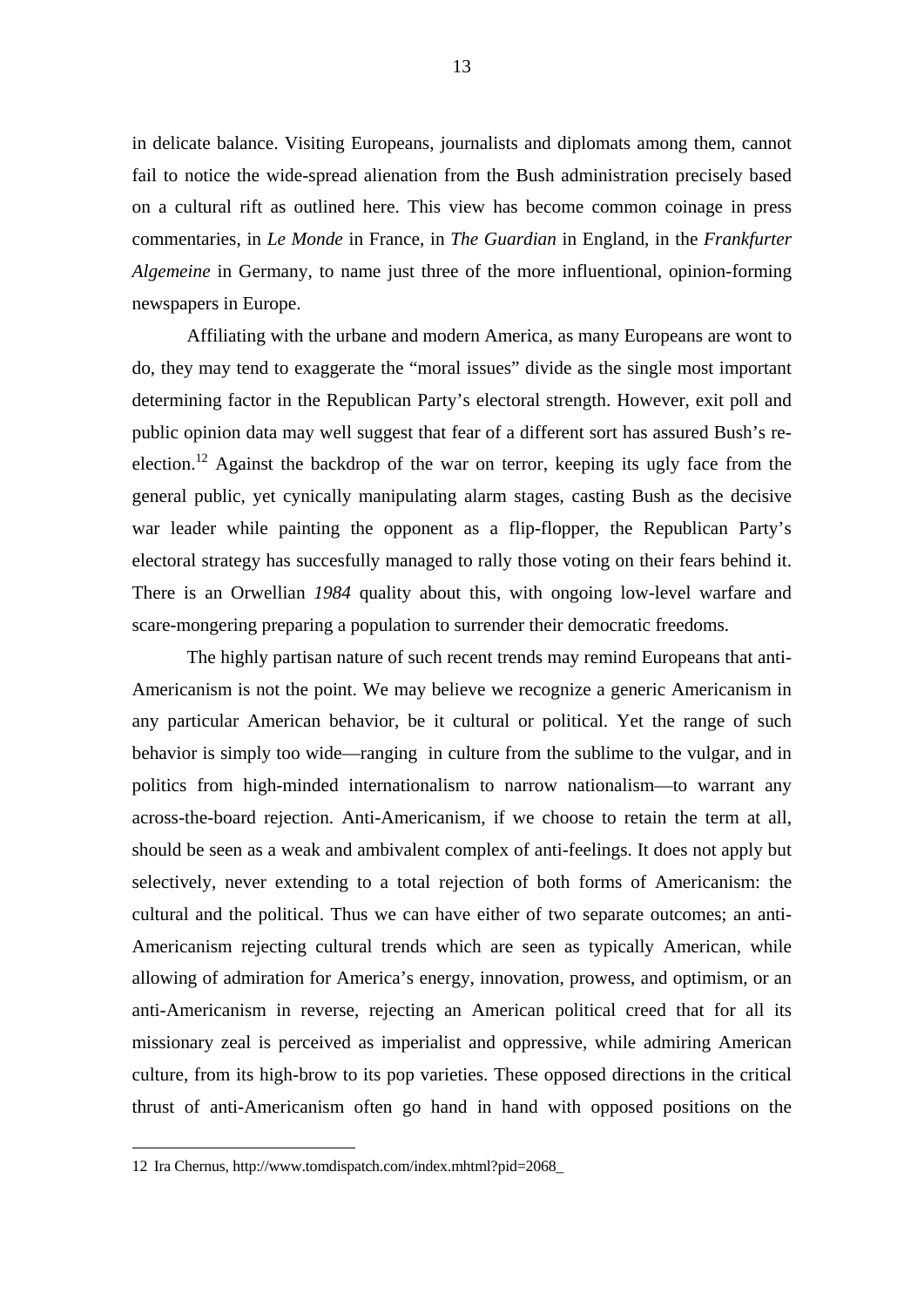political spectrum. The cultural anti-Americanism of those rising in defense of Europe's cultural identities is typically on the conservative right wing, whereas the political anti-Americanism of the Cold War and the war in Vietnam typically occurred on the left. Undoubtedly the drastic change in America's position on the world stage since World War II has contributed to this double somersault. Since that war America has appeared in a radically different guise, as much more of a potent force in every-day life in Europe and the larger world than ever before.

As we all know, there is a long history that illustrates Europe's long and abiding affinity with America's daring leap into an age of modernity. It shared America's fascination with the political modernity of republicanism, of democracy and egalitarianism, with the economic modernity of progress in a capitalist vein, and with an existential modernity that saw Man, with a capital M and in the gender-free sense of the word, as the agent of history, the molder of his social life as well as of his own individual identity and destiny. It was after all a Frenchman, Crèvecoeur, who on the eve of American independence pondered the question of "What, then, is the American, this new Man." A long line of European observers have, in lasting fascination, commented on this American venture, seeing it as a trajectory akin to their own hopes and dreams for Europe.<sup>13</sup> Similarly, French immigrants in the United States, in order to legitimize their claims for ethnic specificity, have always emphasized the historical nexus of French and American political ideals, elevating Lafayette alongside George Washington to equal iconic status.<sup>14</sup>

 But as we also know, there is an equally long history of a French, and more generally European, awareness of American culture taking directions that were seen as a threat to European ways of life and views of culture. Whether it was Tocqueville's more sociological intuition of an egalitarian society breeding cultural homogeneity and conformism, or later views that sought the explanation in the economic logic of a free and unfettered market, the fear was of an erosion of the European cultural landscape, of European standards of taste and cultural value. As I have argued elsewhere, the French were not alone in harboring such fears,<sup>15</sup> but they have been more consistently adamant

<sup>13</sup> I may refer the reader to my survey of such French views of American modernity. See Rob Kroes, *Them and Us: Questions of Citizenship in a Globalizing World* (University of Illinois Press, 2000), chapter 9.

<sup>14</sup> See, e.g., Annick Foucrier, *Le rêve californien: Migrants francais sur la côte Pacifique (XVIIIe-XXe siècles).* (Paris, 1999).

<sup>15</sup> See my *If You've Seen One, You've Seen the Mall: Europeans and American Mass Culture*. (University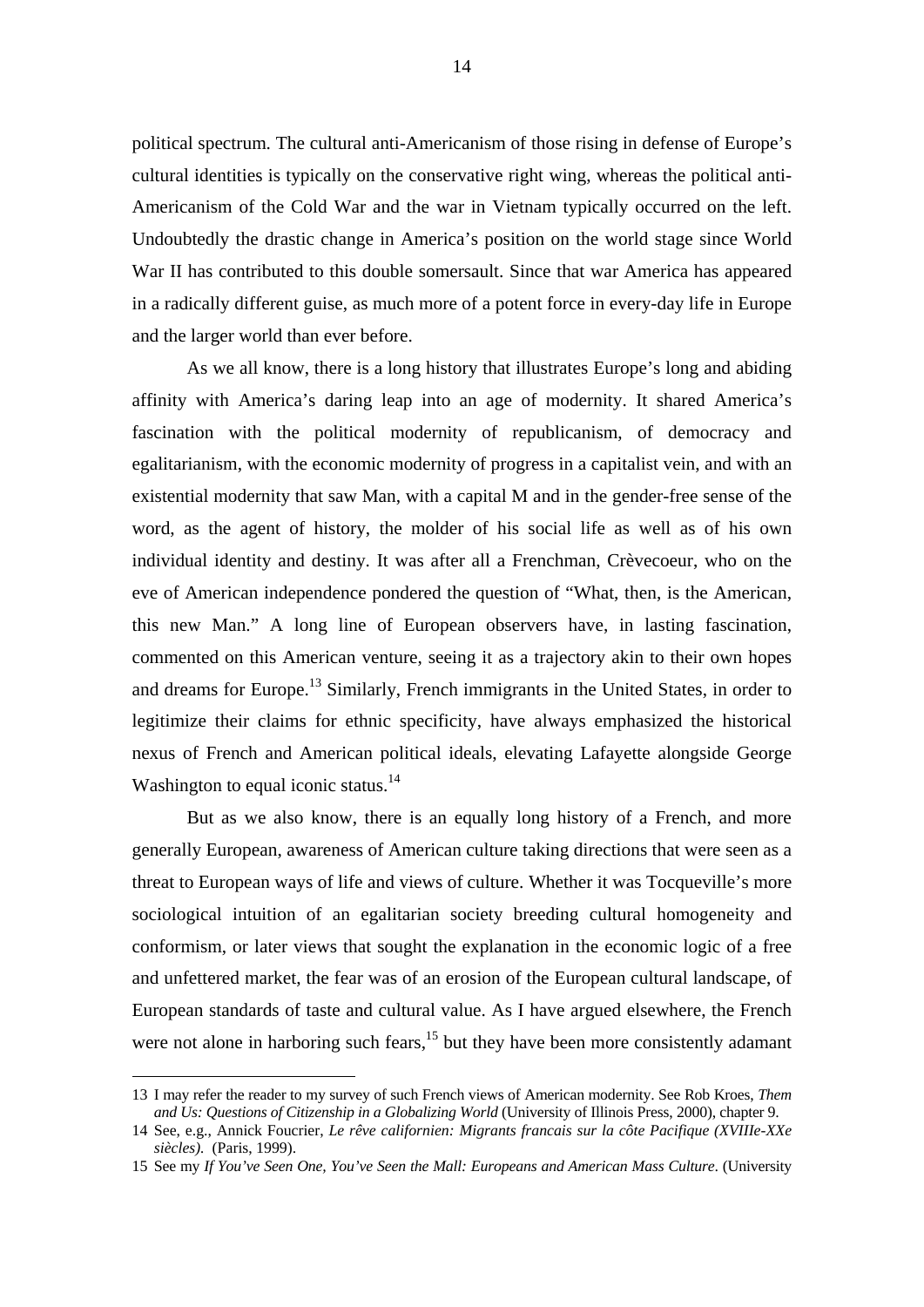in making the case for a defense of their national identity against a threatening process of Americanization. The very word is a French coinage. It was Baudelaire who, on the occasion of the 1855 *Exposition Universelle de Paris*, spoke of modern man, set on a course of technical materialism, as "tellement américanisé … qu'il a perdu la notion des différences qui caractérisent les phénomènes du monde physique et du monde moral, du naturel et du surnaturel."16 The Goncourt brothers' *Journal*, from the time of the second exposition in 1867, refers to "L'exposition universelle, le dernier coup à ce qui est l'américanisation de la France."<sup>17</sup> As these critics saw it, industrial progress ushered in an era where quantity would replace quality and where a mass culture feeding on standardization would erode established taste hierarchies. There are echoes of Tocqueville here, yet the eroding factor is no longer the egalitarian logic of mass democracy but the logic of industrial progress. In both cases, however, whatever the precise link and evaluating angle, America had become the metonym for unfettered modernity, like a Prometheus unbound.

 These longer lines of anti-Americanism, cultural and political, are alive and well today. And often the two blend into one. Whenever Europeans, particularly young ones dressed in blue jeans and T-shirts, rise in protest against American interventions on the world stage, they go out and smash the windows of a nearby McDonald's (and there is always a McDonald's nearby). As an icon of America's global presence, it represents in the eyes of protesters America's cultural imperialism, but it serves equally well as an emblem of political imperialism. The protest is facile and inarticulate, yet it serves to make a point against American power seen as overbearing and unresponsive. But how about the recent surge of anti-Europeanism in the United States?

Given Europe's daring post-World War II venture in the construction of a European Union, inventing proto-federalist forms in the search for a supra-national Europe, how do we account for the recent resurgence of anti-Europeanism in the United States? Having promoted and supported this European evolution for many decades, why have so many American opinion leaders now turned anti-European? In the vitriolic vituperation that has recently set the tone of trans-Atlantic exchanges leading American

of Illinois Press, 1996)

<sup>16</sup> Quoted in: D. Lacorne, J Rupnik, and M.F. Toinet, eds., *L'Amérique dans les têtes* (Paris, 1986), 61.

<sup>17</sup> Quoted in ibid., 62.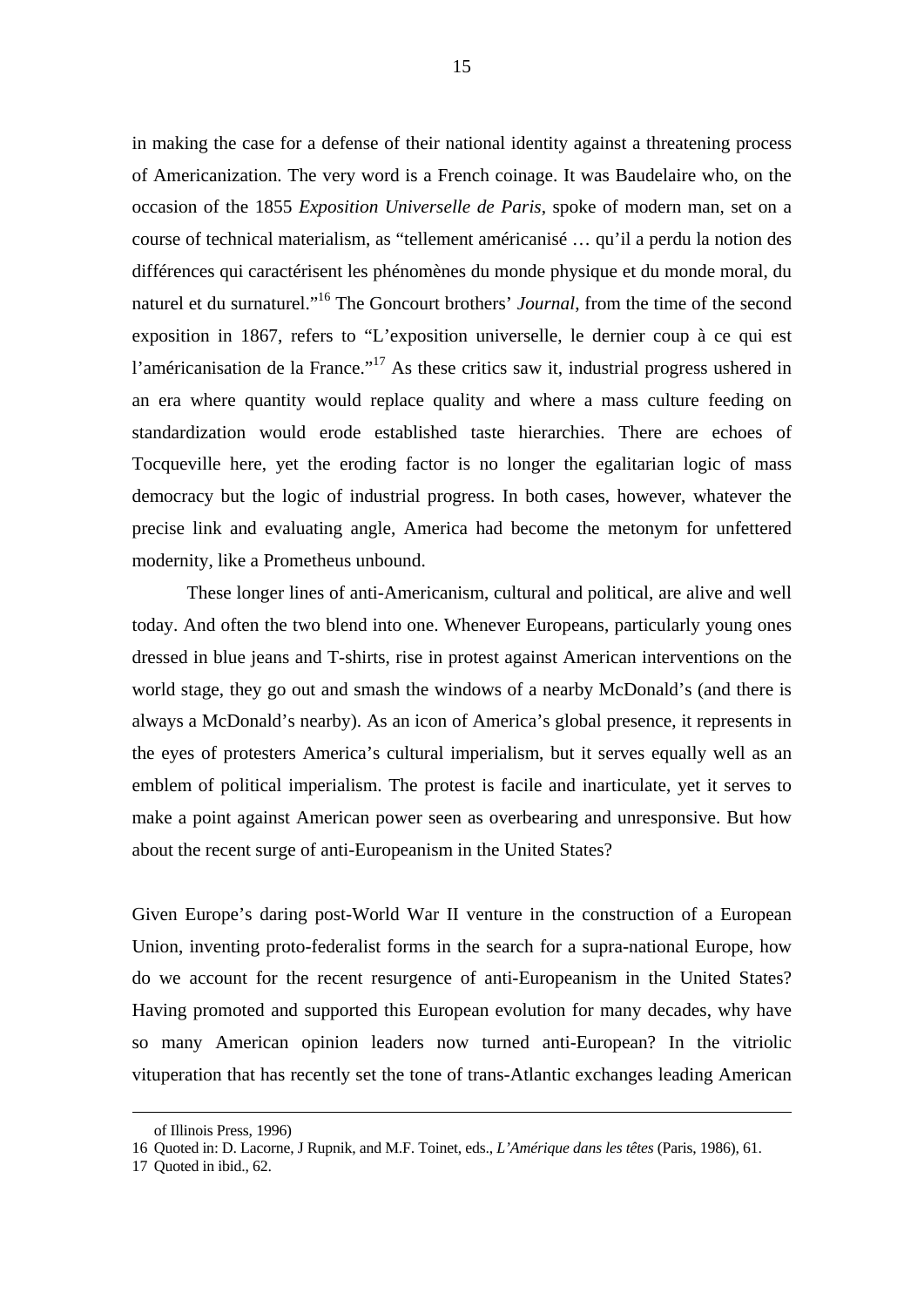voices discard as the "Old Europe" those countries that criticize the drift of American foreign policy, while hailing other countries as the "New Europe" that are willing to follow in America's footsteps. Robert Kagan contributed to this rising anti-Europeanism in the United States when he paraphrased the dictum that men are from Mars, women from Venus. As he chose to present the two poles, Americans now are the new Martians, while Europeans are the new Venutians. Never mind the gendering implied in his view that Europeans are collectively engaged in a feminine endeavor when they pursue the new, transnational and cosmopolitan Europe. He does make an astute point, though, when he describes the European quest as Kantian, as an endeavor to create a transnational space where laws and civility rule. As Kagan sees it, though, the Europeans are so self-immersed that they are forgetful of a larger world that is Hobbesian, not Kantian, and is a threat to them as much as to the United States. To the extent that Europeans still involve themselves in the larger world they tend to emphasize peace-keeping operations rather than pre-emptive military strikes.<sup>18</sup>

 Kagan and many others tend to forget that it has taken the United States about a hundred years to find and test its institutional forms and build a nation of Americans from people flooding to its shores from all over the world. It could only have done so while turning its back to the world, in self-chosen isolationism, under the protective umbrella of a Pax Brittannica. Europe has had only some forty years to turn its gaze inward when it engaged in shaping the contours of a new Europe. During those years it enjoyed in its turn the protection of an umbrella, provided this time by the Pax Americana. This constellation came to an end along with the Cold War. Yet only then could the European construction fully come into its own, conceiving of the new Europe on the scale of the entire continent. It is a tremendous challenge and Europe needs time to cope with it. If it succeeds it may well serve as a model to the world, a rival to the American ideal of transnationalism, of constituting a nation of nations. If they are rival models, they are at the same time of one kind. They are variations on larger ideals inspiring the idea of Western civilization and find their roots in truly European formative moments in history, in the Renaissance, the Reformation, and the Enlightenment. Larry Siedentop places the formative moment even earlier in time, coinciding with the rise of a Christian view of the universal equality of mankind vis-à-

<sup>18</sup> Robert Kagan, *Of Paradise and Power: America and europe in the New World Order* (New York: Alfred A. Knopf, 2003)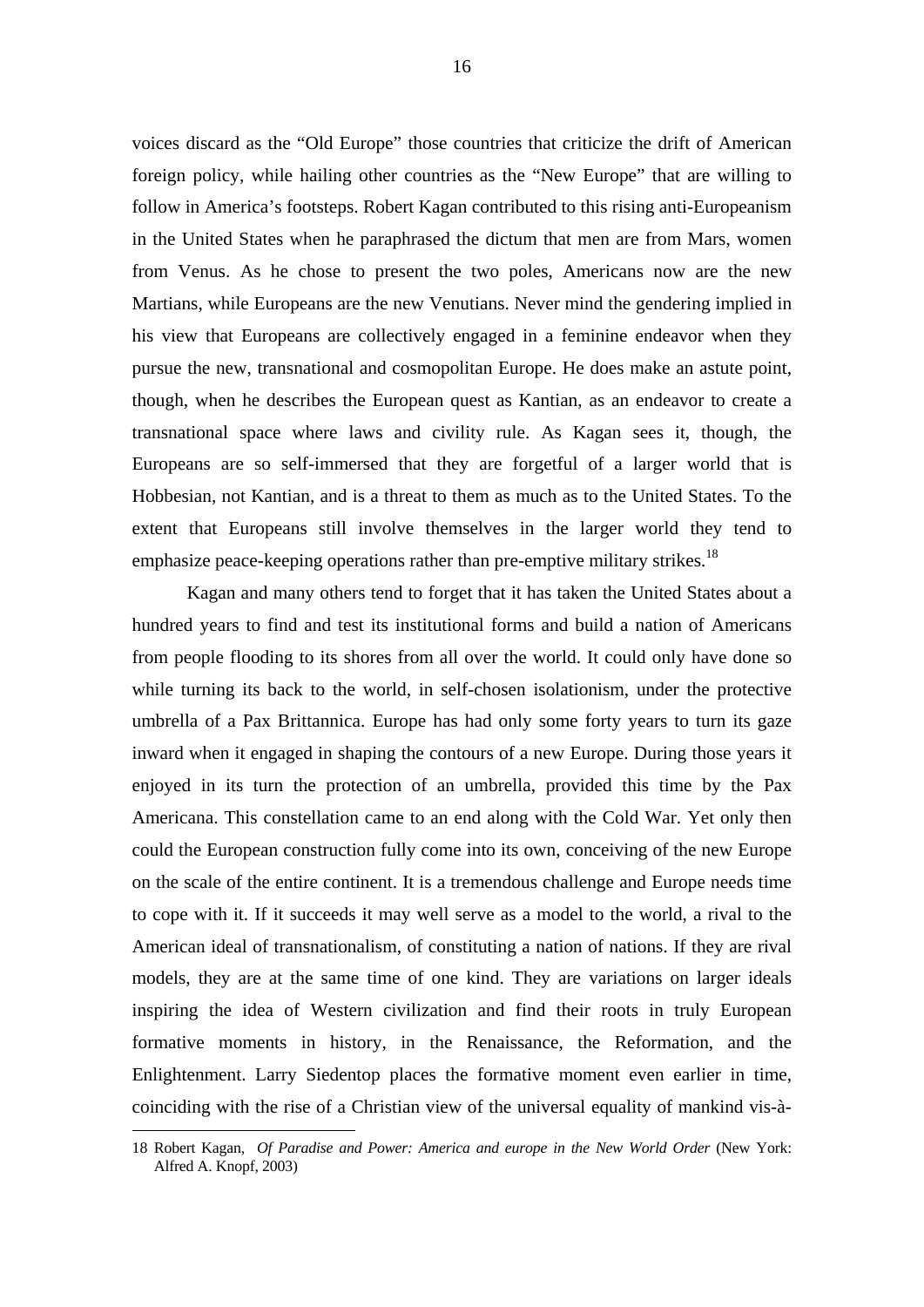vis God. As he presents it, the formative moment consisted in universalizing a religious view that in Judaism was still highly particularist, claiming an exceptionalist relation between God and the people of Israel.<sup>19</sup> This shared heritage inspired the first trans-Atlantic readings of what the terrorist attack of 9/11 signified. It was seen as an onslaught on the core values of a shared civilization. How ironic, if not tragic, then, that before long the United States and Europe parted ways in finding the proper response to the new threat of international terrorism.

As for the United States, the first signs of its farewell to internationalism in foreign policy—to its Wilsonianism, if you wish—and to its pioneering role in designing the institutional and legal framework for peaceful inter-state relations in the world, had, as I pointed out before, actually preceded 9/11. No longer does the Bush administration conceive of the United States as the *primus inter pares*, setting the guidelines for collective action while seeking legitimacy for action through treaties and United Nations resolutions. As the one hegemon on the world stage it now feels free to pursue its national interest through policies that one can only describe as unilateralist. It may seem like a throwback to the time of nation state sovereignty, a stage of history that Europe is struggling to transcend. Unspectacular and cumbersome as the European project may seem, it is already rich in achievement. It has brought together long-time enemies like Germany and France, it has admitted as democratic member states nations that quite recently knew fascist dictatorships, like Italy, Spain, and Portugal, or that were under the heel of military dictators, like Greece. It recently admitted nations that had lived under Communist rule since World War II. Turkey, a long-time member of NATO and since 1949 a member of the Council of Europe and subscriber to the European Convention on Human Rights, is now busy getting its house in democratic order so as to qualify for membership of the European Union.

If the European project is successful—and this means the inclusion of Turkey— Europe, I strongly believe, would offer a model to the world, particularly the world of Islam or for that matter the state of Israel, of a civil and democratic order, multi-national and multi-cultural, far more tempting than the version of democracy brought under American auspices through pre-emptive military invasion. Those in support of what the United States are pursuing in Iraq, blithely call it a neo-Wilsonianism. I beg to differ. If

<u>.</u>

<sup>19</sup> Larry Siedentop, *Democracy in Europe* (London: Penguin Books, 2000) 190, 195, 198.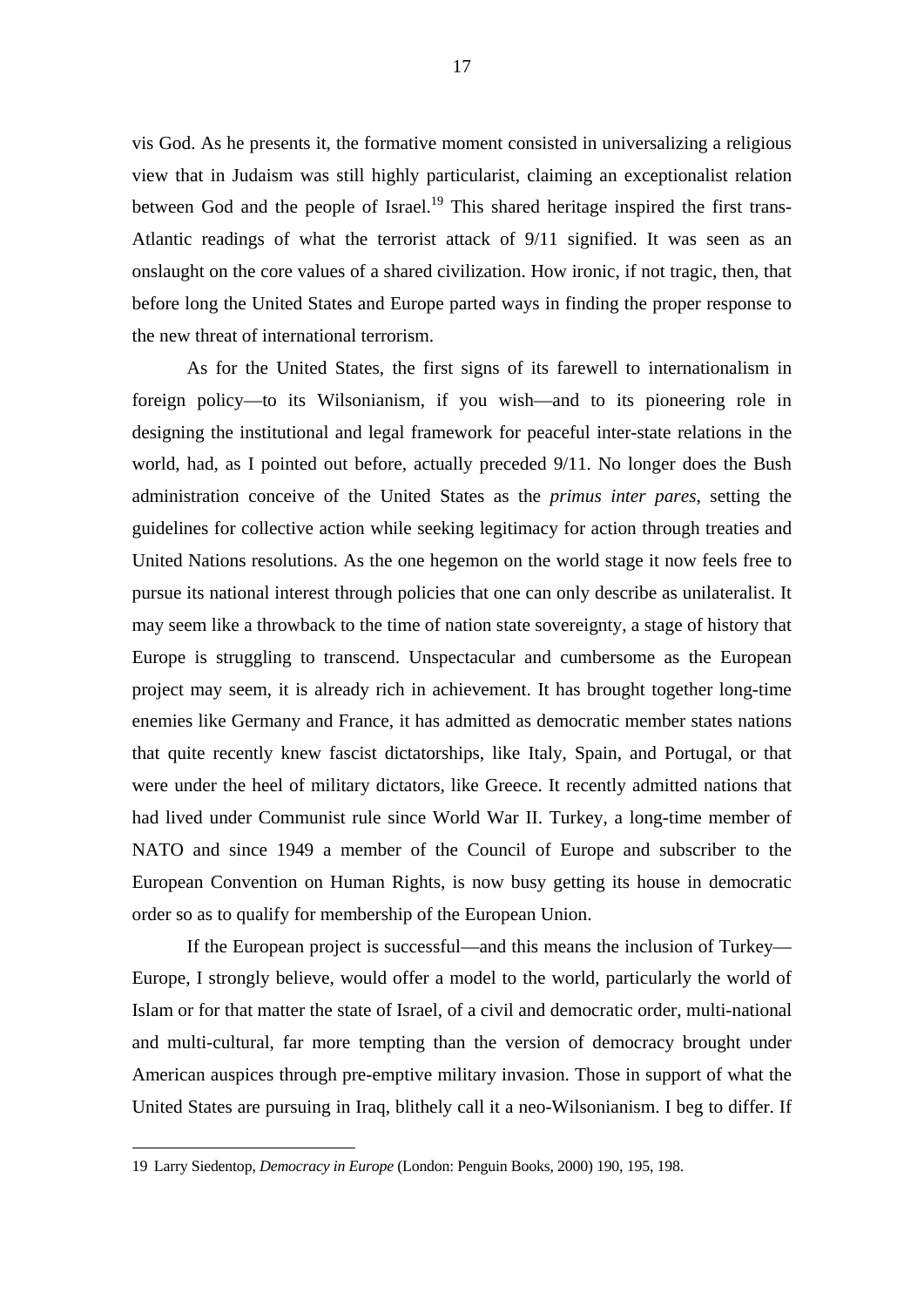there is a neo-Wilsonian promise, it is held by the new Europe, not the current Bush administration.

In the European repertoire of the cultural critique of America, one observation may have gained in poignancy. Albert Camus and Jean-Paul Sartre in France, or Oswald Spengler in Germany, have been among those who noted an absence in America of the European sense of the tragic. In the blithe meliorism of the American project to bring democracy to the Middle East, what is lacking is the awareness that the active pursuit of good ends may well result in achieving its opposite. As in classic Greek tragedy, the Gods may strike with blindness those they wish to destroy. In the case of America's forward defense of democracy in Iraq, though, the blindness may be self-inflicted, as if its leaders were in a pathological state of denial. When the shocking pictures of systematic humiliation of Iraqi prisoners entered the public realm, President Bush and Secretary Rumsfeld dismissed the acts as un-American. If this is what Americans did, it is not what Americans would do. America is inherently good.<sup>20</sup> Among many others, Romano Prodi, president of the European Commission in Brussels, begged to differ. Never one to mince words, he affirmed that the Iraq tortures were war crimes, which, for him, made it difficult to see the American presence in Iraq as a peace mission. Others, of a subtler cast of mind, expressed similar views. Thus, in an interview in the *Süddeutsche*  Zeitung on the occasion of his  $75<sup>th</sup>$  birthday,<sup>21</sup> German philosopher Jürgen Habermas testified to his disillusionment and disenchantment with the current U.S. administration and its standard bearers. The experience was all the more painful since, as he acknowledged, he could not have come into his own as a philosopher of public space and democratic debate without the impact of America's pluralist liberalism and its philosophy of pragmatism. Ever since he was sixteen, his political ideas had been nourished by the American enlightenment ideals, thanks to a sensible reeducation policy in the postwar years of American occupation in Germany. But now, in a recent book on the divided West, he has this to say: "Let us not delude ourselves: The normative

<sup>20</sup> I am paraphrazing the comic Rob Corddry on *The Daily Show with Jon Stewart*: "It's our principles that matter, our inspiring, abstract notions. Remember: Just because torturing prisoners is something we did, doesn't mean it's something we *would* do." Quoted by Mark Danner in his "The Logic of Torture," *The New York Review of Books*, LI (11) June 24, 2004, p. 74.

<sup>21</sup> *Süddeutsche Zeitung,* 138 (18 June, 2004): 15.